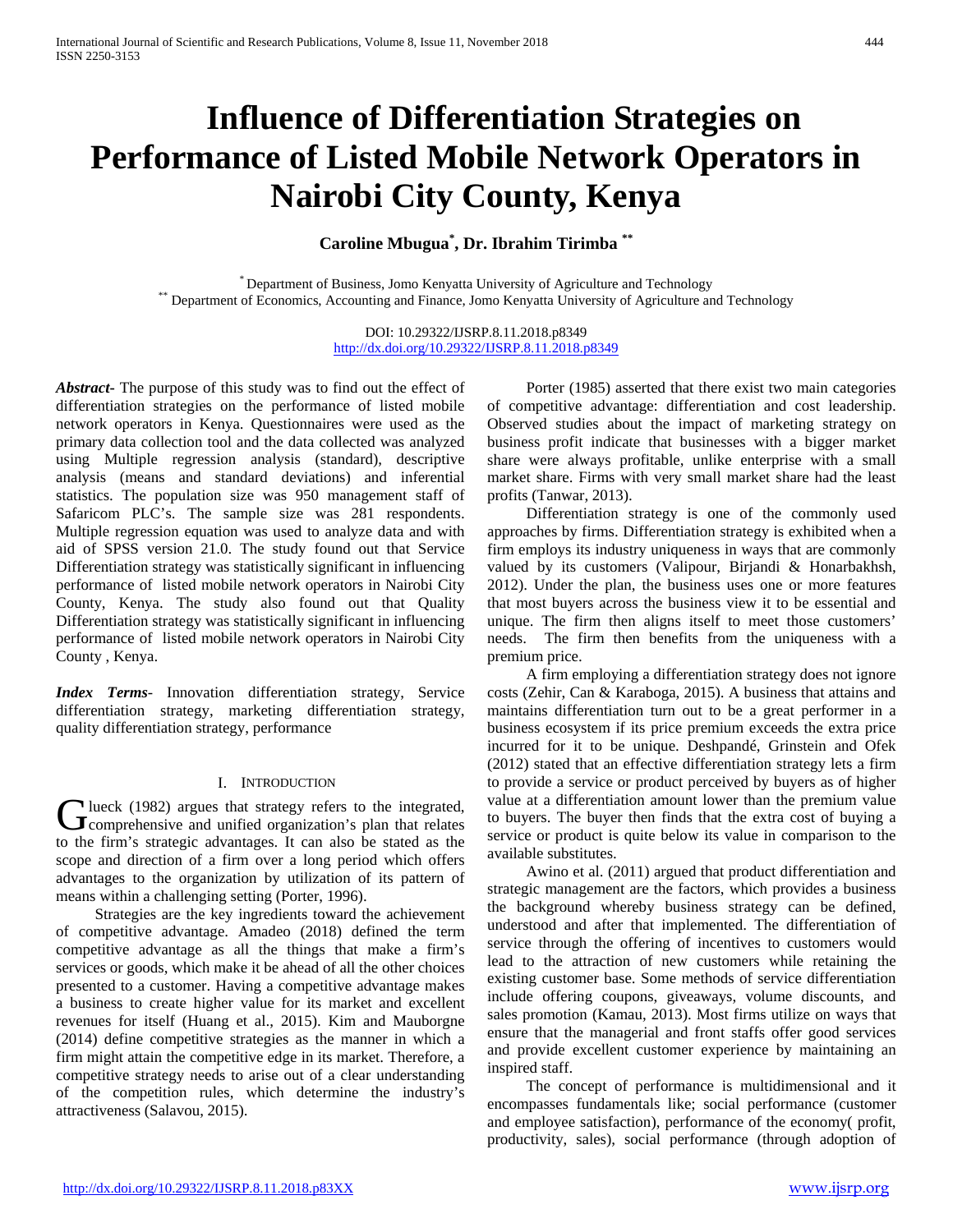conduct names based on the consideration of existing ethics), or legal performance (through upholding of existing laws and regulations) (Hernant, 2009). The strategies adopted by business have a direct impact on its performance (Mutuku, 2005).

 According to Hunger and Wheelen (1995), strategies involve as a set of different management and stakeholders, and they are required to use various performance indicators to assist them in decision making. They further state that strategies, which involve a combination of managerial actions and decisions, define the business' success in the end. Organization's performance takes different forms depending on what and whom the score is meant for. Manyuru (2005) stated that shareholders need various performance indicators to assist them to make correct decisions about the business.

 In Kenya, there is so far only one listed mobile network operator; Safaricom PLC. Safaricom was established in 1997 as a private limited liability company in compliance with the Companies Act to offer communication services. In 2002, the Government of Kenya acquired 60% shares in Safaricom resulting to it becoming a public company. The government then sold 25% of its shares to the public which made Safaricom cease being a state corporation (Kasuni, 2016).

 Safaricom offers services in five main functions namely; mobile money transfer, mobile data, voice communication, mobile banking, and messaging services. All these services are channeled to customers through Safaricom Broadband. According to the recent sector statistics report by the Communication Authority of Kenya, Safaricom leads in the converged communications solutions category. Safaricom has wider network coverage in the country, a subscriber base of more than 29.5 million, and commanding a market share of 65.4%.

 According to Safaricom Sustainability report 2017 Safaricom employs over 5,085 staff directly and more than 500,000 indirectly, and has about 4,677 base stations nationwide, it has the largest call center in African (Kasuni, 2016). Safaricom is also leading in the mobile money transfer service. The money transfer service Mpesa is used by over 17 million subscribers and has a population of outlet agents of over 79,000. Mpesa is the most advanced and largest mobile payment system worldwide (Mukami, 2016).

 The mobile money service facilitates payments, money saving, receive/send money by both local and international subscribers. Additionally, Mpesa has facilitated a cashless economy by enabling customers to transact financial service with business-to-business and commercial banks at a touch of the button. Safaricom is also the major supplier of the Internet to both individuals and businesses. Across the country. Notwithstanding the stiff competition from both Airtel (K) and Telkom (K), Safaricom still manages to provide secure, reliable and high-speed internet connectivity (Kasuni, 2016).

 Safaricom PLC is facing a high threat of new entrants that compete with its products such as Jamii Telecommunication that offers fiber internet that competes with the Safaricom data products. Besides, there has been a proliferation of price wars by its rival, Airtel Kenya. Other disruptive technologies such as WhatsApp calls and messenger threaten the future of Safaricom company voice products. The emergence of visa transactions (M-Visa) also is a threat to mobile money products offered by Safaricom. Besides, Safaricom has suffered, in the recent past, negative severe political influences such as the recent resistance by NASA against some companies, Safaricom being one of them (Githinji, 2017).

 Kasuni (2016) argues that Safaricom Company faces many threats such as competition from rivals, global changes, tough regulatory requirements, political risks, unfavorable economic climate, unethical practices and environmental conservation issues such as the green aspect which it violates by the paper tokens (airtime). Inadequate attention to these challenges might result in the fall of Safaricom PLC which is the current market leader in the telecommunication and technology industry in Kenya.

 Arasa and Githinji (2014) argue that differentiation strategy is the only means of achieving and maintaining market leadership. It is through differentiation that a specific firm earns revenue above the average since the existing brand loyalty makes customers less sensitive to price (Arasa & Gathinji, 2014). Whereas many studies have barely studied generic strategies (focus strategy, price leadership, and differentiation), those studies have not provided in-depth evidence on the influence of the various differentiation strategies (quality differentiation, innovation differentiation, marketing differentiation, and service differentiation) on performance.

 Afande (2015) researched on firm performance and competitive strategies utilized by mobile network operators in Kenya. Ameer and Othman (2012) studied the performance of corporate financial status and sustainability practices of top global corporations. Arasa and Gathinji (2014) determined the relationship between business performance and competitive strategies of mobile network operators in the country. On the other hand, Mutunga and Minja (2014) investigated the competitive strategies used by fast food firms and their consequences on the viable competitive advantage in Kenya. These studies have failed to determine the influence of differentiation strategies on the performance of listed mobile network operators in Nairobi County, Kenya. Therefore, the study aimed to fill the gap by determining the influence of differentiation strategies on the performance of listed mobile network operators in Nairobi County, Kenya.

 The general objective of the study was to determine the effect of differentiation strategies on the performance of listed mobile network operators in Kenya. The specific objectives were: to determine the influence of innovation differentiation strategy on the performance of mobile network operators in Kenya, to establish the influence of service differentiation strategy on the performance of mobile network operators in Kenya, to investigate the influence of marketing differentiation strategy on the performance of mobile network operators in Kenya and to find out the influence of quality differentiation strategy on the performance of mobile network operators in Kenya.

#### II. LITERATURE REVIEW

#### **2.1 Innovation Differentiation Strategy**

 Businesses may utilize information systems to recognize and come up with new services and products or/and to advance new markets to fundamentally alter the existing business processes through automation which is the use of simulation and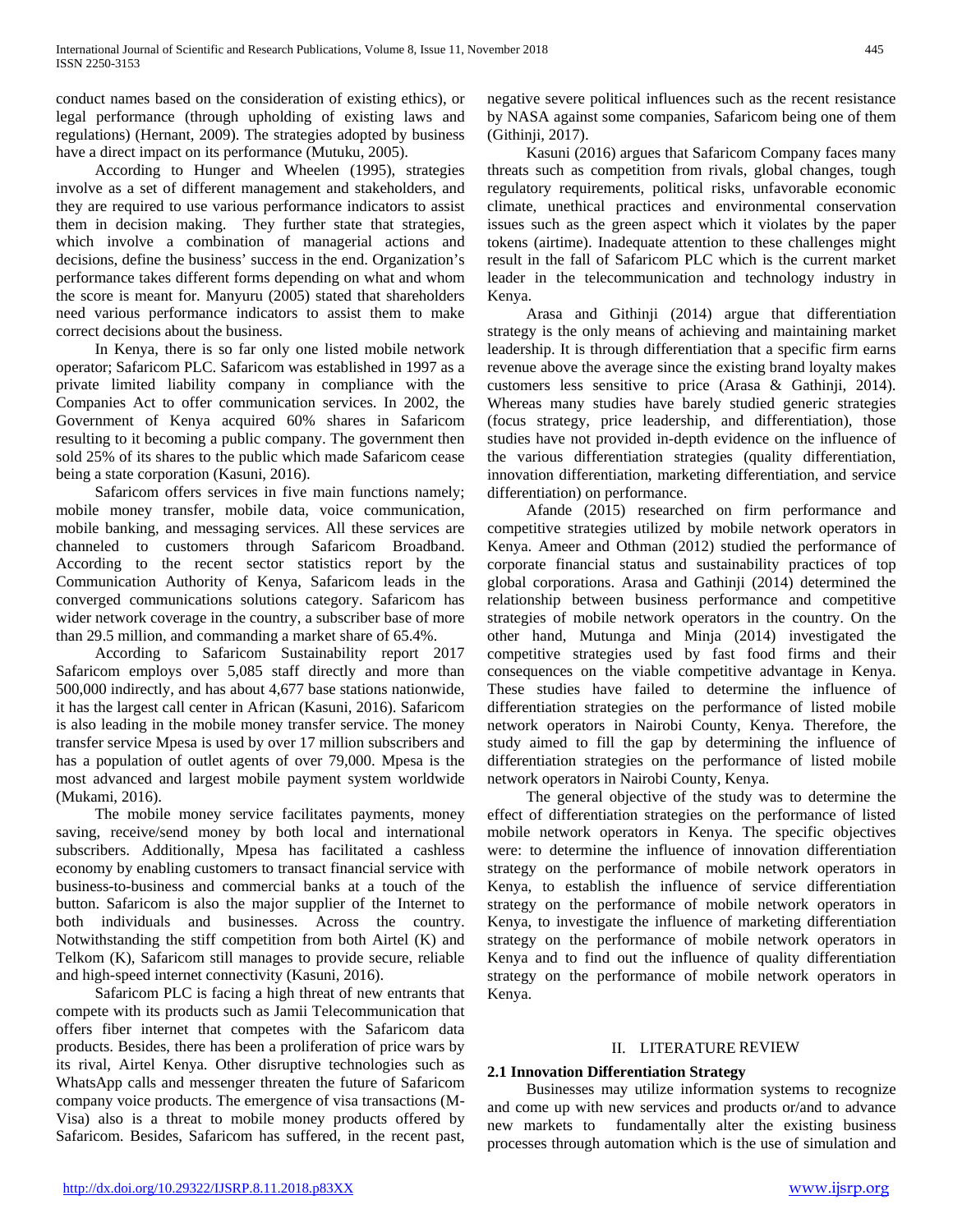digital modeling of the design of the product to minimize the cost and the time to the market (Chui & Fleming, 2011). They may also use some innovative ways of establishing online operations.

 Telecommunications and the Internet service providers offer better opportunities and capabilities for innovation concurrently. The two good examples are open innovation and combinational innovation. Firms need to recombine and combine networks components to foster innovation due to the extensive and expensive components of the systems (Li, Da Xu & Zhao, 2015). In the meantime, most people are connected through laptops, computers and mobile devices via cellular networks or cabled connections. Therefore, a wide range of prospects to create with internal people, customers and external partners exists.

 Lichtenthaler, Hoegl & Muethel (2011) stated that open innovation underscores the efforts of an organization in collaborating and engaging with its partners and external sources in its process of innovation. The greatest barrier to a firm's open innovation is the attitude of the workforce of not-sold-here and not-invented-here. They observed that strategies to deal with such negative tendencies consist of open communication about innovative strategy across the firm. The emphasis should be on the advantages of opening up the process of innovation to external expertise, proved good management support and coming up with incentive systems. Furthermore, nurturing an open innovation ecosystem by working on business structure and culture will improve the experience.

 The convenience and ease of access to the Internet by mobile phones are important. Gikas and Grant (2013) identified that intelligence mobility makes it worthy to customers. An instance of such occurrence can be demonstrated when a customer access different information, like finding directions, inquiring on account balances, making the online payment and tracking the stock market. The mentioned factors drive the requirement of having high-speed data connections to enhance mobile commerce (Yadav, Sharma & Tarhini, 2016).

#### **2.2 Service Differentiation Strategy**

 Ochako (2007) researched strategic management performance by mobile network operators in Kenya with a keen focus on service differentiation. Muthangya (2007) reviewed the strategic reaction to the competitive ecosystem with Safaricom as the case. The study revealed that Safaricom used the three of Porter's generic strategies to respond to competition.

 Olunga (2007) did further research on Safaricom's innovative ways to deal with competition in the industry. The outcome of the study revealed that Safaricom countered competition by investing in unique and new products that are driven by the market and by using correct distribution channels. Another study conducted by Rumba (2008) to find out the strategic responses by mobile network operators revealed that the businesses reacted by implementing several competitive strategies such as differentiation and cost leadership.

 Kotler & Keller (2012) stated that differentiation comprises of developing a brand which is seen as being distinctive and unique when compared to existing ones and it is also a process of making significant differences which makes offers of a company to be distinct from those of competitors. Numerous researches have been conducted on competitive strategies in various sectors and context in Kenya. Research on competitive strategies employed by petroleum businesses established that service stations employ differentiation as a way of getting the competitive advantage over other stations (Murage, 2011).

#### **2.3 Marketing Differentiation Strategy**

 Market strategy is the influence which marketing management contributes to the business strategy development. It comprises senior management contributions on the external and internal marketing ecosystem and involves the shared financial and competitive decision-making. Market strategy is a form of corporate strategy which focuses on the market (Belleflamme & Peitz, 2015).

 Strategic marketing key focus is to recognize viable competitive benefits for the firm (Aaker & McLoughlin, 2010). It infers that in mobile network operations, strategic marketing aims to recognize viable competitive benefits for a particular telecommunication business. Strategic marketing involves strategic alternatives to develop marketing strategies, which act as an innovative basis for business strategy's development. It is achieved by renewing the understanding of intelligence efforts and strategic competitive benefits.

 Businesses need competitive benefits which place them to be exclusively different and are viable compared to their opponents which will enable them to survive in a hard competitive environment (Mithas, Tafti & Mitchell, 2013). In simple terms, it implies that to survive, telecommunications business like Safaricom will need competitive advantages which place them exclusively different and are sustainable over their opponents.

 More customers are using electronic ways for purchases since the e-commerce business is growing rapidly. Therefore, businesses need to cultivate e-commerce relationship management strategies by embracing ICT. Goetsch and Davis (2014) highlight that the effective plan is not to copy competitors but instead change the game rules. They are of the view that successful businesses enjoy their success since they modify game's rule.

### **2.4 Quality Differentiation Strategy**

 Booth, Roberts & Sikes (2011) observed that differentiating by use of quality service and superior quality is a key strategy that top players can adapt with the resources or capability, such as technology, people, and processes to regularly outdo others in the sector. Firms can utilize information systems to reduce differentiation advantages of competitors and come up with differentiated features. Examples of such features include the use of social networks and live chatting tools to serve and understand better customers.

 Other ways involve using techno-quality to create intermediaries to improve the stickiness of customers to their website and provide value-added service (Booth, Roberts, & Sikes 2011). Moreover, other firms use established and advanced features for online jobs to offline performance to improve advertising.

 David (2009) asserts that effective competitive advantage founded on differentiation results to a product that surpasses the expectations of the customer and provides additional quality to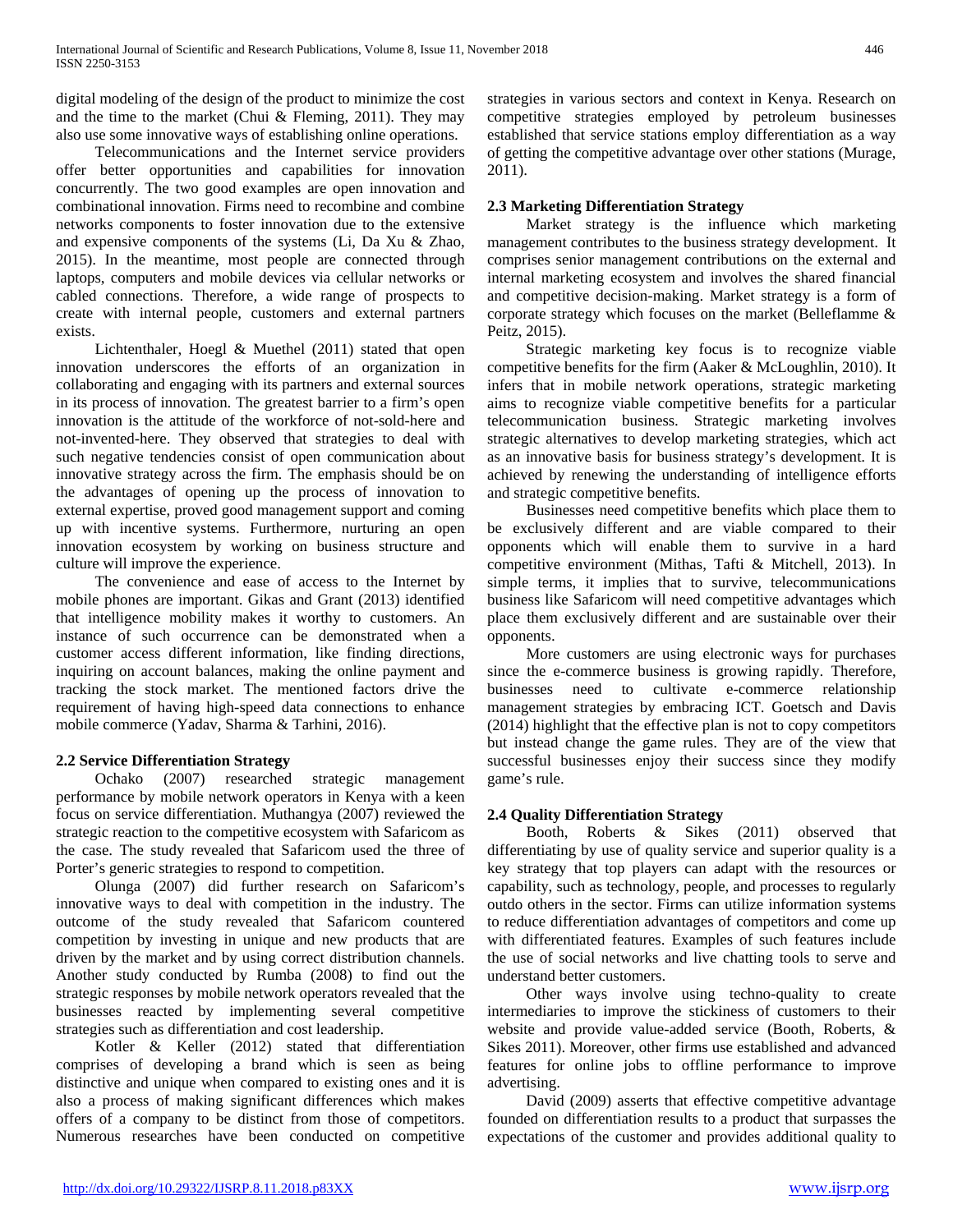validate the higher cost and that the product is resource consuming and expensive to duplicate. Johnson et al. (2011) points that differentiation strategy embroils distinctiveness in doing something that customer's value, and it allows a price premium

 The research of Nakuru supermarkets revealed that more competition is causing the business to differentiate their services and products to get maximum performance of their sales (Kamau, 2013). He observed that in a dataset of eleven supermarkets that comprised technical officers, production life staff and branch managers, physical differentiation and product differentiation and physical differentiation are critical in triggering performance of annual sales when compared to service differentiation.

#### **2.5 Performance of Listed Mobile Network Operators in Nairobi County, Kenya**

 According to Mutunga and Minja (2014), profitability is the best indicator of business performance. However, obtaining such information from unlisted and public companies is hard since it is regarded as the guarded secret that is not availed to the public. Gruber, Heinemann & Bretel, (2010) observed that respondents prefer the use of performance measures because objective measures like profits or revenues are regarded as confidential.

 The utilization of multi-dimension criteria based on the perceived performance of a firm further enhances comparison across businesses and contexts like time horizons, economic conditions and across (Gruber et al., 2010). They affirm that prior researches confirmed that the perceived performance measures are likely to correlate with objective pointers that support their cogency.

### **2.6 Critique of Literature and Gaps**

 Stones (1995) researched business performance due to competitive strategies. However, his study failed to address the competitive strategies' effects on the performance of multinational corporations. Further, the study did not focus on the various differentiation strategies and how they influence the performance of listed mobile network operators in Nairobi County, Kenya.

 Richard and Wittington (2001) did not examine the effect of organizational structure and competitive strategies on performance neither did they research if the structure of an organization has an effect on the interrelation between competitive performance and strategy. The research used a descriptive and casual research design in determining the sourceand –result relationships among organizational structure, performance and competitive strategies based on earlier researches. Business structure was determined to affect the correlation between behavioral performance and these strategies. Conversely, the outcomes of the present research show that the structure of an organization bears no influence on the correlation between behavioral performance and brand image strategy.

 Most of the existing literature has explored the competitive strategies that different organizations adopted. Mutunga and Minja (2014) studied competitive strategies used by beverage and food companies in Kenya and their effects on the viable competitive advantage. Ochako (2007) researched strategic management schemes employed by mobile network operators in Kenya. Muthangya (2007) reviewed the strategic reaction to the competitive environment by focusing on Safaricom.

 Most of the reviewed studies have been conducted on the context of developed nations, thereby exposing the existence of very limited research on the context of developing nations (Chui & Fleming, 2011; Li, Da Xu & Zhao, 2015; Lichtenthaler, Hoegl & Muethel, 2011; Johnson et al., 2011; David, 2009) amid more others.

 Thompson et al. (2008) and Datta (2009) failed to examine how the differentiation strategies can successfully be interrelated to the performance of an organization by use of critical strategic practices. Allen et al. (2006)'s study did not determine the significant competitive practices, which defines particular generic strategy clearer nor did they identify the crucial competitive practices that are intensely connected with particular generic strategy's performance.

 The above studies have not sufficiently explored the effect of differentiation strategies on the performance of listed mobile network operators in Nairobi County, Kenya. There is no consensus as to the influence of the various differentiation strategies on the performance of organizations. The study purposed to fill the gap by determining the effect of differentiation strategies on the performance of listed mobile network operators in Nairobi County, Kenya.

#### III. RESEARCH METHODOLOGY

 The research employed descriptive research design. It is normally structured and precisely intended to gauge the features outlined in a research question (Kothari, 2010). Mugenda and Mugenda (2008) asserted that descriptive statistics allow significant explanation of measurements by use of minimal statistics.

 Descriptive research is a depiction of the state of affair's existence (Remler & Van Ryzin, 2014). Griffin (2010) suggests that descriptive analysis describes characteristics of people, environment, objects, groups, or organizations. Descriptive research tries to expound about a particular situation by addressing when, who, where, how, and what questions.

 Kothari (2010) defined population as all organizations and individuals which constitute a study universe. Target population defines the complete collection of populace, proceedings, or matters that are of interest to which the researcher desires to probe; the populace shapes a foundation in which the sample amount or the study will be chosen from (Mugenda & Mugenda, 2008). A population of 950 management staff of Safaricom Company was used for this study. According to Safaricom Kenya's human resource records (2017), there are a total of 950 senior and middle management staff working at Safaricom PLC.

 It is the list out of which the population is drawn (Kothari, 2004). From the definition, sampling size goes beyond mentioning the population towards quoting the source of the population itself. This study's population was drawn from the headquarters office of Safaricom Company's personnel department which has all the records of employees and out of which this study got informed of the total target population of 950 senior and middle management staff working at Safaricom PLC.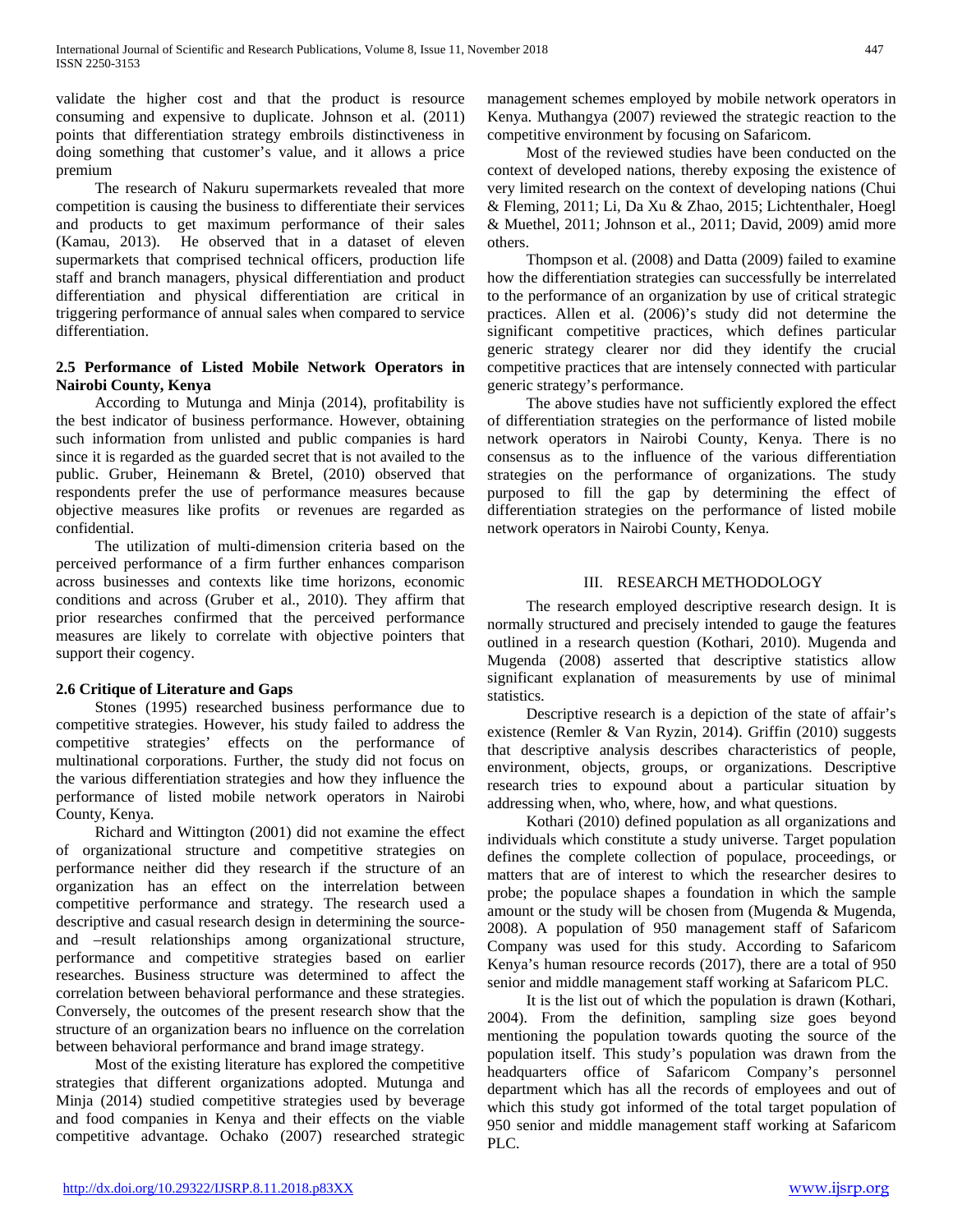A sample is a small representation of the target population collected for analysis. Orodho (2012), stated that all declaration made concerning the sample must be factual about the target population. Sampling is carried out to save money, fasten data collection procedure, the better correctness of findings and accessibility of population basics (Cooper & Schindler, 2012). Mugenda and Mugenda (2008) asserted that 10 to 30% of the population is enough for sampling. The sample size was 281 respondents as determined using Slovin's formula of samples shown below:

 $n = \frac{n}{1 + Ne^2}$  $n=N/(1+Ne^2)$ Where: n=Number of samples N= Total population e= Error tolerance Therefore:  $950/(1+950 \times 0.05^2) = 281$ 

 The study utilized primary data collected by the use of questionnaires. A questionnaire entails of questions which are either open-ended or closed-ended. Mugenda and Mugenda (2008) asserted that structured items denote questions with a list of all likely substitutes where respondents select the answer that describes their circumstances. A questionnaire enables the researcher to obtain a large quantity of data inexpensively from a wide range of participants sometimes spread extensively in a geographic space. The respondents will have enough time to think about the questions and will give well-thought answers (Kothari, 2010). The questionnaire will be divided into two parts. Part A will cover information regarding the background information while Part B will cover information regarding the study objectives.

 The primary data collection tool for the study was by the questionnaire due to the study's focus on primary data. Questionnaires were semi-structured to have both close-ended and open-ended questions to allow the maximum collection of data. Questionnaires were being divided into three sections. The first sections were offered questions on background information. The second section provided the research questions. The Likert scale rating was used in structured questions. The range was from 1 to 5, whereby 1= Strongly disagree; 2= Disagree; 3= Neutral; 4= Agree; 5=Strongly agree. Questionnaires are desired due to their easiness in administration besides being cost and time effective (Kothari, 2004),

 The questionnaires were administered by aid of trained research assistants. The research assistants were required to explain the questionnaire requirements to the respondents to guide them where necessary when filling the questionnaire and interpret to them questions which may not be well understood to them. The research used 281 questionnaires to respondents. Respondents were assured of the confidentiality of the information they provide and that the information was used only for the purpose of research.

 A pilot test was carried to test the research instruments' validity and reliability. The preliminary study involved distributing limited research tool's samples to the respondents for them to provide understanding and response to the questions. The pilot test will constitute 35 respondents who are 10% of the sample size as recommended (Mugenda & Mugenda, 2008). Any irrelevant and ambiguous information in the questionnaire were noted and modified to enhance validity. Participants were required to provide feedback on the questions' clarity.

 Validity is the degree to which interpretations made based on scores which are useful, appropriate, and meaningful. The study's validity was evaluated based on the population, characteristics, and purpose of the environment where measurement took place (Britt, 2006). Validity is a critical criterion which points to what an instrument is supposed to measure (Kothari, 2004).

 Kombo and Tromp (2006) assert that internal consistency reliability should be conducted after the construction of all items. The Cronbach alpha test was used to test for reliability of this study. According to Boudens and Abbott (2005), when the alpha coefficient of correlation is equal to or greater than 0.7 then the questionnaire can be used in the study. Field (2014) who contents that an alpha value of at least 0.70 is good for a dependable research instrument also supports the same observation.

 Data analysis is the process of structuring, ordering and providing sense to data that has been collected (Mugenda & Mugenda, 2010). All data that will be collected will be edited to enhance completeness and accuracy, and then items will be scored and coded. Multiple Regression Analysis (Standard), Descriptive Statistics (means and standard deviations) and inferential statistics were used to analyze data. SPSS software (version 21.0) was adopted to assist in data analysis and presentation. The following regression model was used to analyze the data:

## $Y_{i} = \beta_0 + \beta_1 X_{1} + \beta_2 X_{2} + \beta_3 X_{3} + \beta_4 X_{4} + \varepsilon$  whereby:

 $Y_{i=}$  Performance of listed mobile network operators in Nairobi County, Kenya

X1= Innovation Differentiation Strategy

X2= Service Differentiation Strategy

X3 = Marketing Differentiation Strategy

X4 = Quality Differentiation Strategy

$$
\beta_0 = \text{Intercept}
$$
  

$$
\beta_1 = \beta_2 = \text{Coefficient}
$$

#### $\epsilon$  = error term

Collected data was presented in the form of charts and tables.

 The study performed several preliminary diagnostic tests in view of multiple regression analysis.

#### **.3.9.1 Normality**

 The [Shapiro-Wilk W-Statistic test](http://en.wikipedia.org/wiki/Shapiro%E2%80%93Wilk_test) is considered to be among the most objective tests of normality (Royston, 1992).

 This study used Shapiro-Wilk test to test for normality owing to its usefulness in comparing two samples to see if they arise from the same distribution.

#### **3.9.2 Multicollinearity**

 Multicollinearity is state of very high inter-correlations or inter-associations among the independent variables. Statistical inferences made about the data may not be reliable if present in the data (Brook, 2008). Two collinearity diagnostic factors can help identify multicollinearity namely variance inflation factor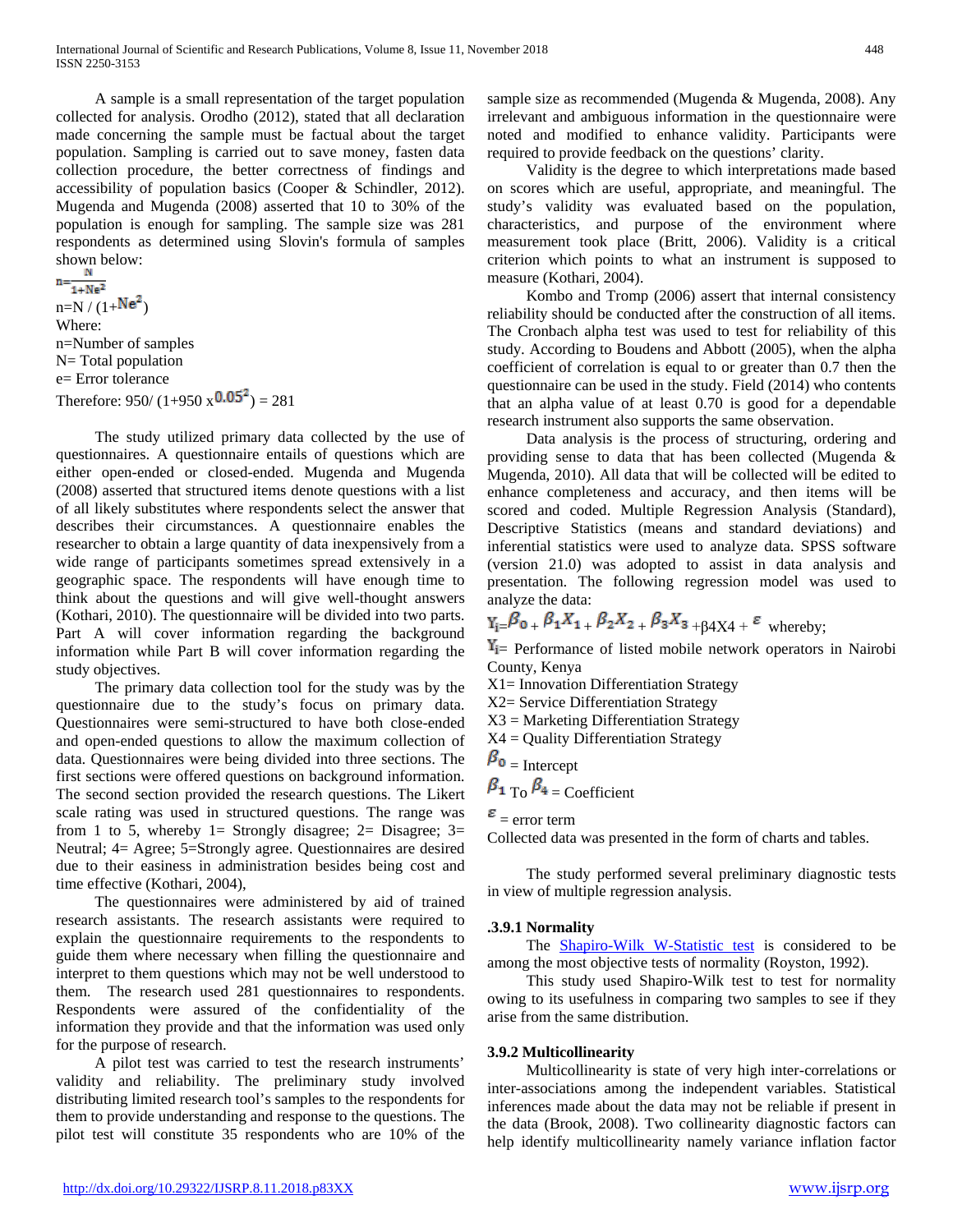(VIF) and Tolerance (Gordon & Frye, 2002). The study is used variance inflation factor (VIF) and Tolerance to test for Multicollinearity.

#### IV. DATA ANALYSIS, PRESENTATION, AND INTERPRETATION

#### **4.1 Response Rate**

 The study targeted a population size of 281 respondents out of which 180 filled in and returned the questionnaires making a response rate of 64%. According to Pinsonneault and Kraemer (1993) the total response rate was above the 51 percent response threshold for questionnaire surveys in social sciences and hence the use of the collected data was considered reliable for this study.

#### **4.2 Reliability Statistics**

 The study used Cronbach's alpha coefficient to test for reliability of the instrument as indicated in the table below.

#### **Table 4 1:** *Reliability Statistics*

| <b>Cronbach's Alpha</b> | <b>Cronbach's Alpha Based on Standardized Items</b> | N of Items |
|-------------------------|-----------------------------------------------------|------------|
| .941                    | .592                                                | 180        |

#### **Source: Survey Data (2018)**

 The result shows an overall Cronbach's Alpha value of 0.941. The research instrument was therefore considered as reliable since it surpassed the minimum threshold of 0.7.This is consistent with Field (2014) who contents that an alpha value of at least 0.70 is good for a dependable research instrument also supports the same observation.

#### **4.3 Background of the Respondents 4.3.1 Gender of respondents**

 The respondents were asked to indicate their sex to make the study gender sensitive. Their response is indicated in the table below.

|  |  |  |  | Table 4 2: Gender of respondents |
|--|--|--|--|----------------------------------|
|--|--|--|--|----------------------------------|

|        | Frequencv | Percent | <b>Valid Percent</b> | <b>Cumulative Percent</b> |
|--------|-----------|---------|----------------------|---------------------------|
| Male   |           | 45.0    | 45.0                 | 45.0                      |
| Female | QQ        | 55.0    | 55.0                 | 100.0                     |
| Total  | 80        | 100.0   | 100.0                |                           |

#### **Source: Survey Data (2018)**

 The research study sought to establish the respondent's gender distribution. From the findings above, the females were slightly above at 55% while the males at 45%. This implies that the research was gender senstive.

#### **4.3.2 Age bracket of respondents**

 To assess the responsibility of the respondents, the respondents were requested to give their age, and the responses were as below.

| Table 43: Gender of respondents |  |
|---------------------------------|--|
|---------------------------------|--|

|              | <b>Frequency</b> | <b>Percent</b> | <b>Valid Percent</b> | <b>Cumulative Percent</b> |
|--------------|------------------|----------------|----------------------|---------------------------|
| $20 - 25$    | 14               | 7.8            | 7.8                  | 7.8                       |
| 26-30        | 39               | 21.7           | 21.7                 | 29.4                      |
| $31 - 35$    | 52               | 28.9           | 28.9                 | 58.3                      |
| $36-40$      | 40               | 22.2           | 22.2                 | 80.6                      |
| $41 - 45$    | 26               | 14.4           | 14.4                 | 95.0                      |
| Above 45     | 9                | 5.0            | 5.0                  | 100.0                     |
| <b>Total</b> | 180              | 100.0          | 100.0                |                           |

#### **Source: Survey Data (2018)**

 Findings in the table above indicates that 7.8% of the respondents were between the age of 20-25 years,21.7% were between 26-30 years,28.9% were between 31-35 years, and 22.2% were above 36-40 years, 14.4% were between 41-45 years, and 5% were above 45 years. This implies that all the age brackets were represented in the study.

#### **4.3.3 Education information.**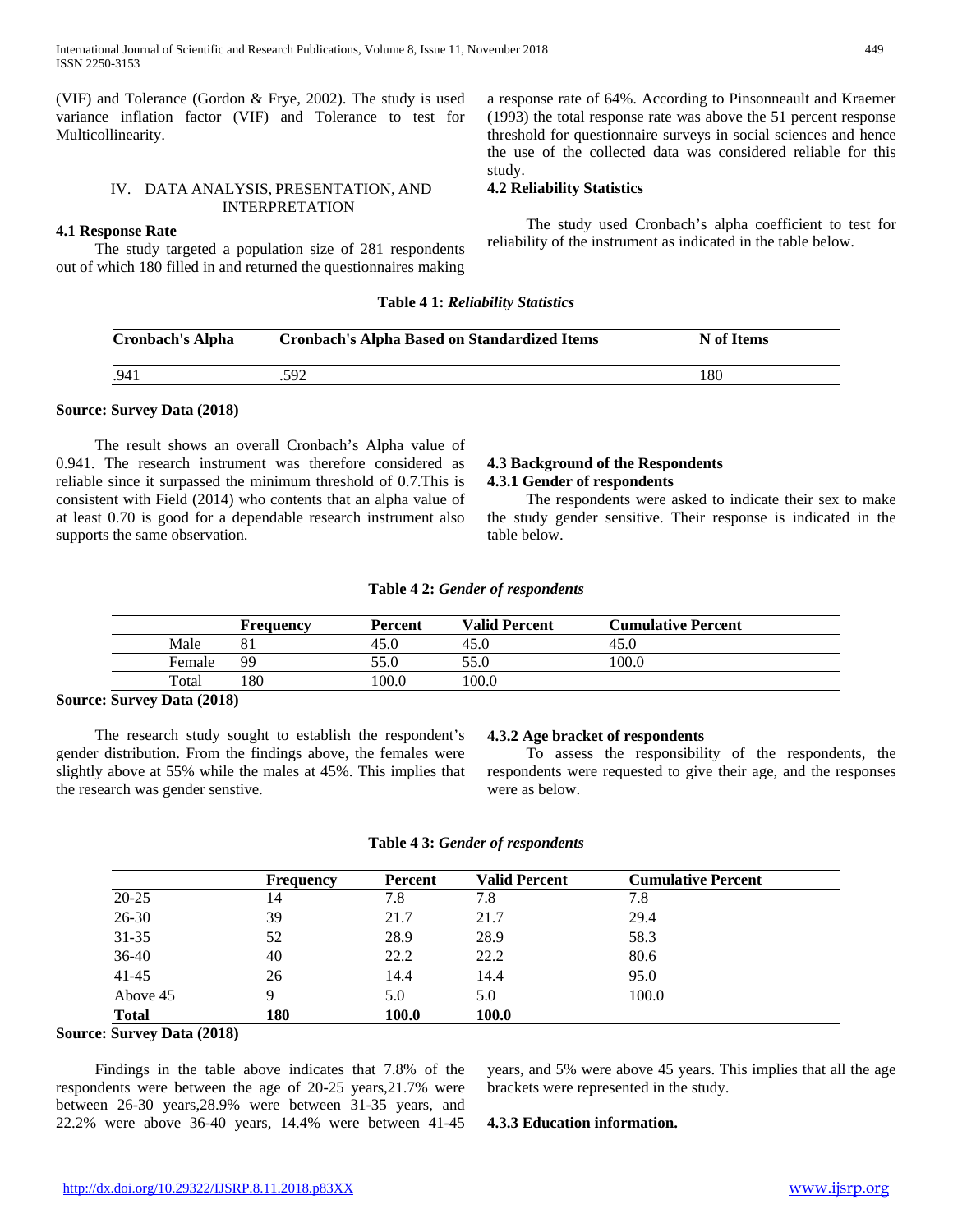To be sure of the quality of the information given, the respondents were requested to provide their level of education, and the response is portrayed below.

|                | <b>Frequency</b> | Percent | <b>Valid Percent</b> | <b>Cumulative Percent</b> |
|----------------|------------------|---------|----------------------|---------------------------|
| Diploma        | 18               | 10.0    | 10.0                 | 10.0                      |
| Degree         | 96               | 53.3    | 53.3                 | 63.3                      |
| <b>Masters</b> | 59               | 32.8    | 32.8                 | 96.1                      |
| PhD            |                  | 3.9     | 3.9                  | 100.0                     |
| Total          | 180              | 100.0   | 100.0                |                           |

#### **Table 4 4:** *Academic qualification*

#### **Source: Survey Data (2018)**

 Findings in Table 4.6 indicate that a small number of respondents were highly educated this is shown by the 3 % of respondents who had PhD, 10% were Diploma holders, 32.8% were master's Degree Holders, however, 53.3% of the respondents which is the majority were degree holders. By their education structures the researcher might assume that they know what the differential strategies are for listed Mobile network in Kenya. This implies that the respondents we informed and well educated to respond to the research questions.

#### **4.3.4 Duration in Employment**

 As a precondition to assess the reliability of the data collected, the respondents were requested to indicate the period they have worked with the organization. Their response was as given below.

|                    | <b>Frequency</b> | <b>Percent</b> | <b>Valid Percent</b> | <b>Cumulative Percent</b> |
|--------------------|------------------|----------------|----------------------|---------------------------|
| Less than one year | 12               | 6.7            | 6.7                  | 6.7                       |
| Between 2-3 years  | 34               | 18.9           | 18.9                 | 25.6                      |
| Between 4-5 years  | 49               | 27.2           | 27.2                 | 52.8                      |
| Between 6-7 years  | 44               | 24.4           | 24.4                 | 77.2                      |
| Between 8-9 years  | 30               | 16.7           | 16.7                 | 93.9                      |
| Above 10 years     | 11               | 6.1            | 6.1                  | 100.0                     |
| Total              | 180              | 100.0          | 100.0                |                           |

**Table 4 5:** *Work Experience*

#### **Source: Survey Data (2018)**

 From the analysis in the table above, 6.7% have served the organization for less than one year, 18.9% between 2-3 years, 27.2% between 4-5 years ,24.4% between 6-7 years,16.7% between 8-9 years and 6.1% have served the organization for more than 10 years. This implies that the ability of the respondents to know more about the work technicalities and hence more capacity to respond to the questions more appropriately.

#### **4.4 Normality Test**

The study used Shapiro-Wilk to test for Normality of the residuals as shown in the table below.

#### **Table 4 6:** *Tests of Normality*

| <b>Shapiro-Wilk</b> |     |      |  |
|---------------------|-----|------|--|
| <b>Statistic</b>    | Df  | Sig. |  |
| റാറ<br>∙7∠U         | 180 | .539 |  |

#### **Source: Survey Data (2018)**

 The P-Value is greater than 0.05, so the is no evidence of significance deviation from normality of the residuals.

#### **4.5 Tests of Multicollinearity**

 Kennedy (1992) recommends 10 as the maximum levels of VIF acceptable in measuring Multicollinearity. The table below provides the Output of Multicollinearity test using Tolerance and VIF.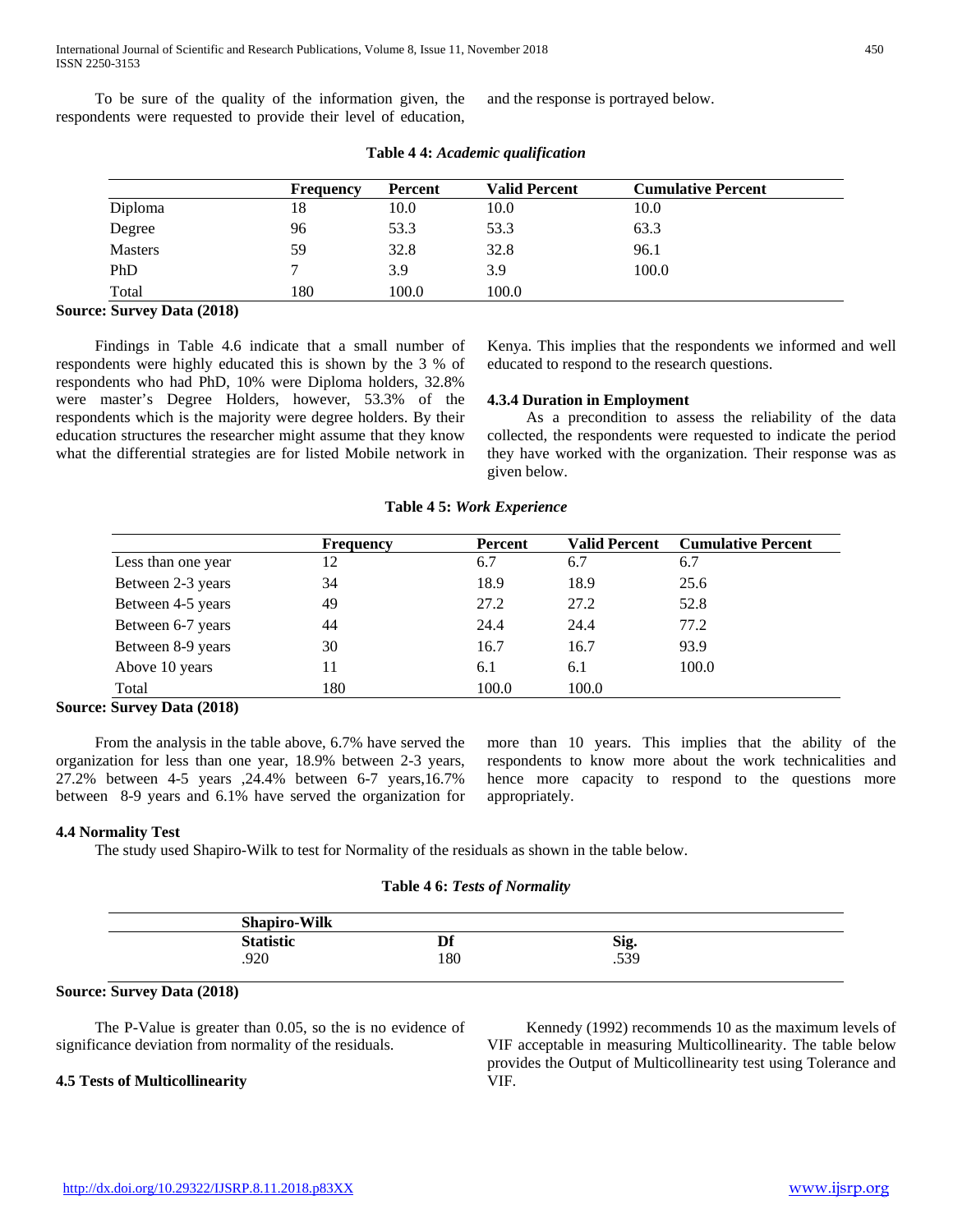| <b>Model</b>                      | Unstandardized<br><b>Coefficients</b> |            | <b>Standardized</b><br><b>Coefficients</b> |          | <b>Collinearity Statistics</b><br>Sig. |       |
|-----------------------------------|---------------------------------------|------------|--------------------------------------------|----------|----------------------------------------|-------|
|                                   | В                                     | Std. Error | Beta                                       |          |                                        | VIF   |
| (Constant)                        | .068                                  | 1.598      |                                            | .042     | .966                                   |       |
| <b>Innovation Differentiation</b> | .974                                  | .335       | .198                                       | 2.908    | .004                                   | 1.274 |
| <b>Service Quality</b>            | .911                                  | .334       | .191                                       | 2.732    | .007                                   | 1.338 |
| Marketing Differentiation         | .957                                  | .209       | .312                                       | 4.580    | .000                                   | 1.271 |
| <b>Quality Differentiation</b>    | $-2.025$                              | .296       | $-.474$                                    | $-6.835$ | .000                                   | 1.318 |

#### **Table 4 7:** *Tests of Multicollinearity*

#### **a. Dependent Variable: Performance Source: Survey Data (2018)**

 The VIF Value obtained is between 1 and 10, it can be concluded that there are no Multicollinearity symptoms.

#### **4.6 Descriptive Statistics**

 This section consists of descriptive findings on the dependent and independent variables as used in the study. Descriptive statistics enable the description of the distribution (mean) and variation (Standard deviation) of responses of the target population as well as allowing the researcher to determine average scores on the variables used in the study.

#### **4.6.1 Innovation Differentiation Strategy**

 To find out, influence of innovation differentiation strategy on the performance of mobile network operators in Kenya the respondents were asked their opinion on the statements below. The response observed was as follows:

#### **Table 4 8:** *Statement in relation to Innovation Differentiation Strategy*

| N                                                                                                                                                                                                                   | Min            | <b>Max</b> | <b>Mean</b> | Std. Dev. |
|---------------------------------------------------------------------------------------------------------------------------------------------------------------------------------------------------------------------|----------------|------------|-------------|-----------|
| Mshwari innovations have contributed to increased market share 180<br>by Safaricom company in the telecommunication market.                                                                                         | 3              | 5          | 4.18        | .670      |
| Mpesa innovations have contributed to increased market share by $_{180}$<br>Safaricom company in the telecommunication market.                                                                                      | 3              | 5          | 4.32        | .576      |
| Innovations to produce lower denominations of airtime e.g. Ksh<br>20, 10 or even Ksh 5 has resulted to increased market share as $180$<br>many customers can afford Safaricom company's voice and data<br>products. | 3              | 5          | 4.21        | .699      |
| Competitively packaged data products have attracted more<br>customers thereby increasing the market share of Safaricom180<br>company in Kenya.                                                                      | $\mathfrak{D}$ | 5          | 3.75        | .915      |
| Innovation differentiation has contributed to increased market<br>share by Safaricom thereby contributing to increased profitability 180<br>of the company in the industry.                                         | 2              | 5          | 4.04        | .797      |
| Valid N<br>180                                                                                                                                                                                                      |                |            |             |           |

#### **Source: Survey Data (2018)**

 Majority of the respondents are in agreement that Mshwari innovations have contributed to increased market share by Safaricom Company in the telecommunication market with a computed mean of 4.18 and standard deviation of .670.According to most respondents, Mpesa innovations have contributed to increased market share by Safaricom Company in the telecommunication market. Majority of the respondents are in agreement that market share of Safaricom have due to increased Innovations to produce lower denominations of airtime e.g. Ksh 20, 10 or even Ksh 5 as many customers can afford Safaricom company's voice and data products. Most respondents also agree that competitively packaged data products have attracted more customers thereby increasing the market share of Safaricom

Company in Kenya. Majority of the respondents are also in agreement that the Innovation differentiation has contributed to increased market share by Safaricom thereby contributing to increased profitability of the company in the industry. The result is consistent with Lichtenthaler, Hoegl and Muethel (2011), stated that open innovation underscores the efforts of an organization in collaborating and engaging with its partners and external sources in its process of innovation.

#### **4.6.2 Service Differentiation Strategy**

 To find out, the effectiveness of service differentiation strategy respondents were asked their opinion on the statements below. The response observed was as follows: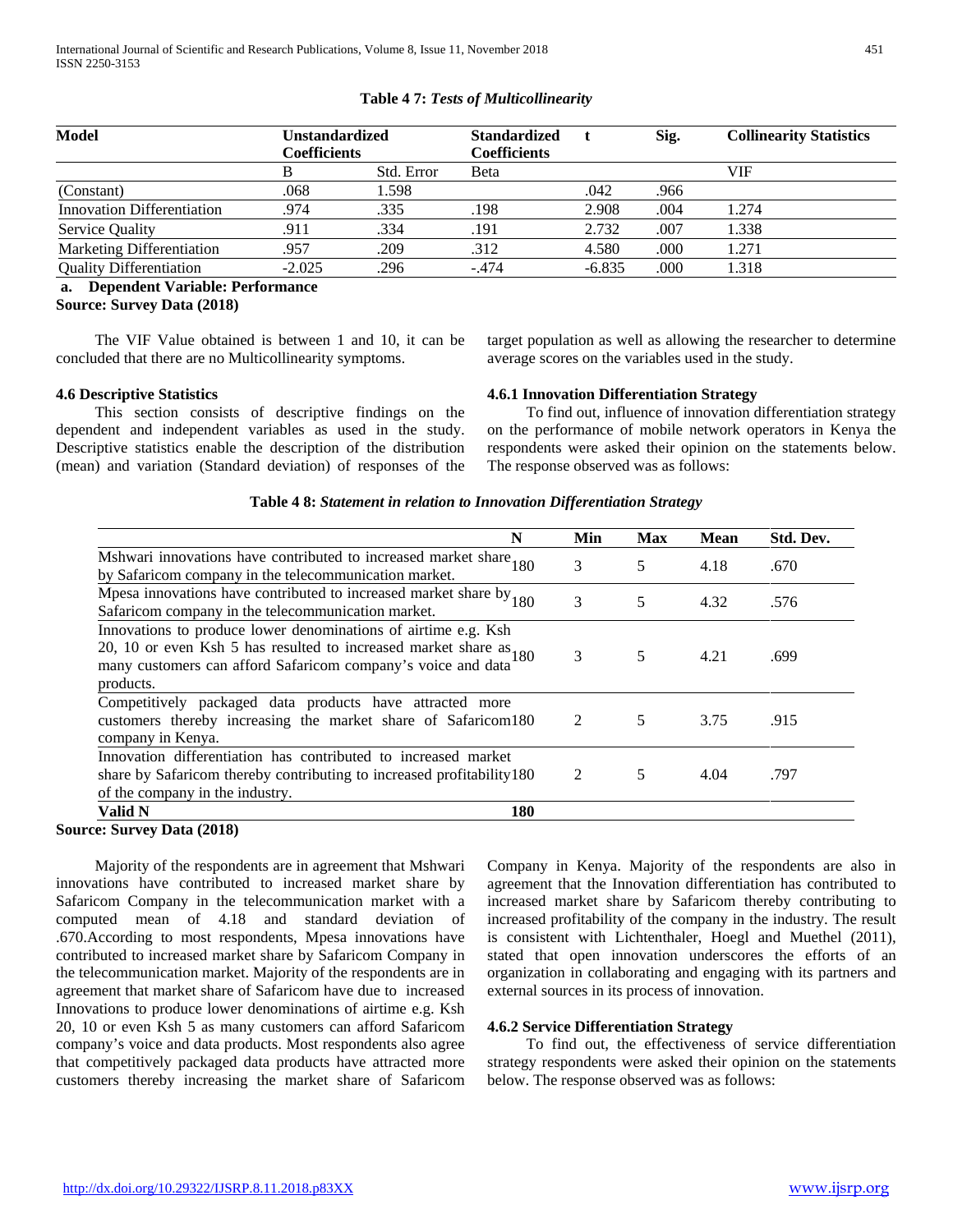| N                                                                                                                                          | Min                         | <b>Max</b> | <b>Mean</b> | Std. Dev. |
|--------------------------------------------------------------------------------------------------------------------------------------------|-----------------------------|------------|-------------|-----------|
| Employing competent staff by Safaricom company contributes to 180 increased service quality and thus increased market share.               | 3                           | 5          | 4.21        | .693      |
| Supervision of front office staff results in more quality services $180$<br>which contribute to increased market share.                    |                             | 5          | 3.30        | 1.118     |
| Dedicated call centers foster more customer satisfaction thereby <sub>180</sub><br>creating more retention and increased market share.     | $\mathcal{D}_{\mathcal{L}}$ | 5          | 3.98        | .801      |
| The strong and accessible Safaricom company's network has<br>resulted in increased loyalty and growth of the company's market180<br>share. | $\mathcal{L}$               | 5          | 4.04        | .797      |
| Prompt response by Safaricom's customer care staff has resulted in 180 satisfied customers and growth in the company's market share.       | 3                           | 5          | 4.31        | .570      |
| <b>180</b><br><b>Valid N</b>                                                                                                               |                             |            |             |           |
| $C_{\text{Higgs}}$ Dota (2019)                                                                                                             |                             |            |             |           |

#### **Table 4 9:** *Statement in relation to Service Differentiation Strategy.*

**Source: Survey Data (2018)**

 The majority of the respondents are in agreement that prompt response by Safaricom's customer care staff has resulted in satisfied customers and growth in the company's market share. It is also agreed that employing competent staff by Safaricom Company contributes to increased service quality and thus increased market share. Most of the respondents are in agreement that the strong and accessible Safaricom Company's network and dedicated call centers foster more customer satisfaction thereby creating more retention and increased market share. However, most respondents are indifferent on supervision of front office staff results in more quality services which contribute to

increased market share. The result is consistent with Muthangya (2007) who reviewed the strategic reaction to the competitive ecosystem with Safaricom as the case study. The study revealed that Safaricom used the three of Porter's generic strategies to respond to competition.

#### **4.6.3 Marketing Differentiation Strategy**

 To find out, the effectiveness of the marketing differentiation strategy respondents were asked their opinion on the statements below. The response observed was as follows**:**

|  |  | Table 4 10: Statement in relation to Marketing Differentiation Strategy |  |
|--|--|-------------------------------------------------------------------------|--|
|  |  |                                                                         |  |

| N                                                                                                                                                                                                     | Min | <b>Max</b> | <b>Mean</b> | Std. Dev. |
|-------------------------------------------------------------------------------------------------------------------------------------------------------------------------------------------------------|-----|------------|-------------|-----------|
| The unique Safaricom brand name has differentiated it from its <sub>180</sub><br>competitors in the market.                                                                                           | 3   | 5          | 4.32        | .576      |
| Market segmentation by Safaricom company has ensured that the<br>market needs of every client is met thereby enhancing more 180 3<br>customer retention and increased market share.                   |     | 5          | 4.02        | .762      |
| Bundle pricing (giving combined costing e.g. both SMS and data<br>bundles at a unique cost) has superseded customer expectations 180 1<br>thereby making Safaricom Company emerge as a market leader. |     |            | 3.67        | 1.046     |
| The company's unique colors (green) have made the company top<br>in recognition which has made the clients more loyal and thus180 1<br>increased market share.                                        |     |            | 3.30        | 1.118     |
| Valid N<br>180                                                                                                                                                                                        |     |            |             |           |

#### **Source: Survey Data (2018)**

 Majority of the respondents agree that the unique Safaricom brand name has differentiated it from its competitors in the market with a mean value of 4.32.They also agree that Market segmentation by Safaricom company has ensured that the market needs of every client is met thereby enhancing more customer retention and increased market share. Majority also agree that bundle pricing (giving combined costing e.g. both SMS and data bundles at a unique cost) has superseded customer expectations thereby making Safaricom Company emerge as a market leader. However, majority of the respondents are indifferent on impact of the company's unique colors (green) makes the clients more loyal and thus increased market share.

 The result is consistent with Aaker & McLoughlin (2010), who indicated that Strategic marketing key focus is to recognize viable competitive benefits for the firm.It infers that in mobile network operations, strategic marketing aims to recognize viable competitive benefits for a particular telecommunication business.

#### **4.6.4 Quality Differentiation Strategy**

 To find out, the effectiveness of quality differentiation strategy respondents were asked their opinion on the statements below. The response observed was as follows: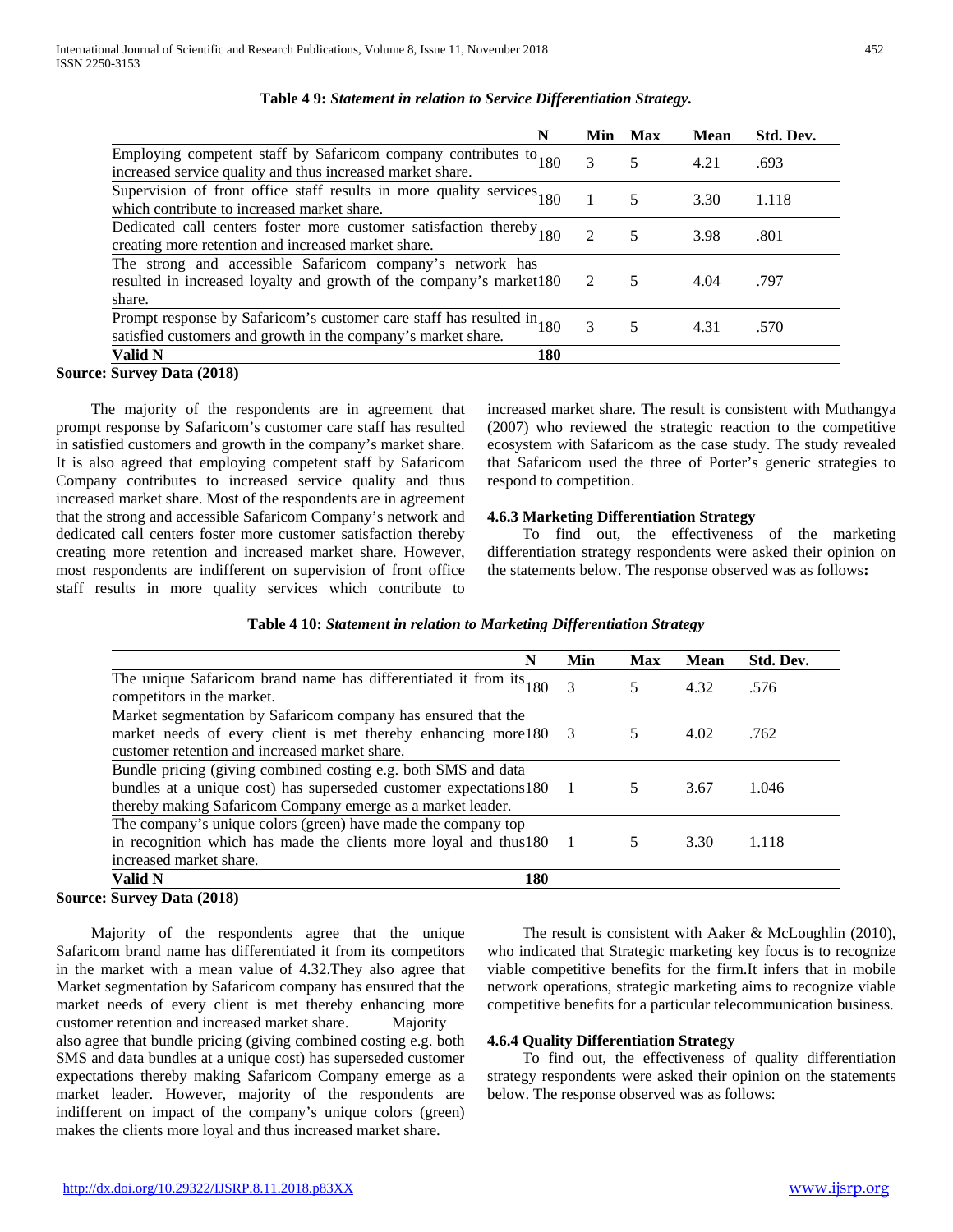| N                                                                                                                                                                                                     | Min                         | Max | Mean | Std. Dev. |
|-------------------------------------------------------------------------------------------------------------------------------------------------------------------------------------------------------|-----------------------------|-----|------|-----------|
| Superior product quality offered by Safaricom Company's fosters 180 greater customer satisfaction and increased market share                                                                          | $\mathcal{D}_{\mathcal{A}}$ | 5   | 4.13 | .720      |
| Superior service quality offered by Safaricom Company's fosters 180 greater customer satisfaction and results in increased market share                                                               |                             |     | 3.75 | .915      |
| Better Voice quality by Safaricom company as compared to its<br>competitors makes the company outperform its rivals by gaining 180<br>more customer loyalty and increased market share in the process | -2                          |     | 4.08 | .790      |
| Faster data rates has made Safaricom Company attract and retain 180<br>more customers thereby gaining the most in terms of market share                                                               |                             |     | 4.22 | .687      |
| Quality differentiation is directly related to performance of $_{180}$<br>Safaricom Company.                                                                                                          | $\mathcal{D}$               |     | 3.88 | .959      |
| 180<br>Valid N                                                                                                                                                                                        |                             |     |      |           |

#### **Table 4 11:** *Statement in relation to Quality Differentiation Strategy*

 Most of the respondents agree that faster data rates have made Safaricom Company attract and retain more customers thereby gaining the most in terms of market share. They are also in agreement that Superior product quality offered by Safaricom Company's fosters greater customer satisfaction and increased market share. It is also evident that Better Voice quality by Safaricom Company as compared to its competitors makes the company outperform its rivals by gaining more customer loyalty and increased market share in the process. Superior service quality offered by Safaricom Company's fosters greater customer satisfaction and results in increased market share.Threfore it's agreed that Quality differentiation is directly related to

performance of Safaricom Company. The result is consistent

with David (2009) who asserts that effective competitive advantage founded on differentiation results to a product that surpasses the expectations of the customer and provides additional quality to validate the higher cost and that the product is resource consuming and expensive to duplicate.

#### **4.6.5 Performance of Listed Mobile Network Operators in Nairobi County, Kenya**

 To find out, influence of differentiation strategies on performance of listed mobile network operators in Nairobi the respondents were asked their opinion on the statements below. The response observed was as follows:

| N                                                                                                                        | Min      | <b>Max</b> | <b>Mean</b> | Std. Dev. |
|--------------------------------------------------------------------------------------------------------------------------|----------|------------|-------------|-----------|
| The performance of any business organization is affected by the $_{180}$<br>strategies that the organization has chosen. |          |            | 4.07        | .725      |
| Strategies require different performance indicators to enable them $_{180}$<br>make informed decisions.                  | $\gamma$ |            | 3.94        | .853      |
| Strategies determine the long-term of the corporation.<br>180                                                            | 2        |            | 4.02        | .832      |
| The market share of Safaricom company has grown due to the $_{180}$<br>adoption of differentiation strategies.           |          |            | 4.14        | .799      |
| Valid N<br>180                                                                                                           |          |            |             |           |

#### **Table 4 12:** *Statement in relation performance of Listed Mobile Network operators*

#### **Source: Survey Data (2018)**

 In Table 4.13 above the majority of the respondents agree that the market share of Safaricom Company has grown due to the adoption of differentiation strategies and the performance of any business organization is affected by the strategies that the organization has chosen. The majority of the respondents also agree that Strategies determine the long-term of the corporation and that they require different performance indicators to enable them make informed decisions.

#### **4.7 Regression Analysis**

 A multiple linear regression analysis was undertaken to examine the influence of differentiation strategies on performance of listed mobile network operators in Nairobi city county, Kenya.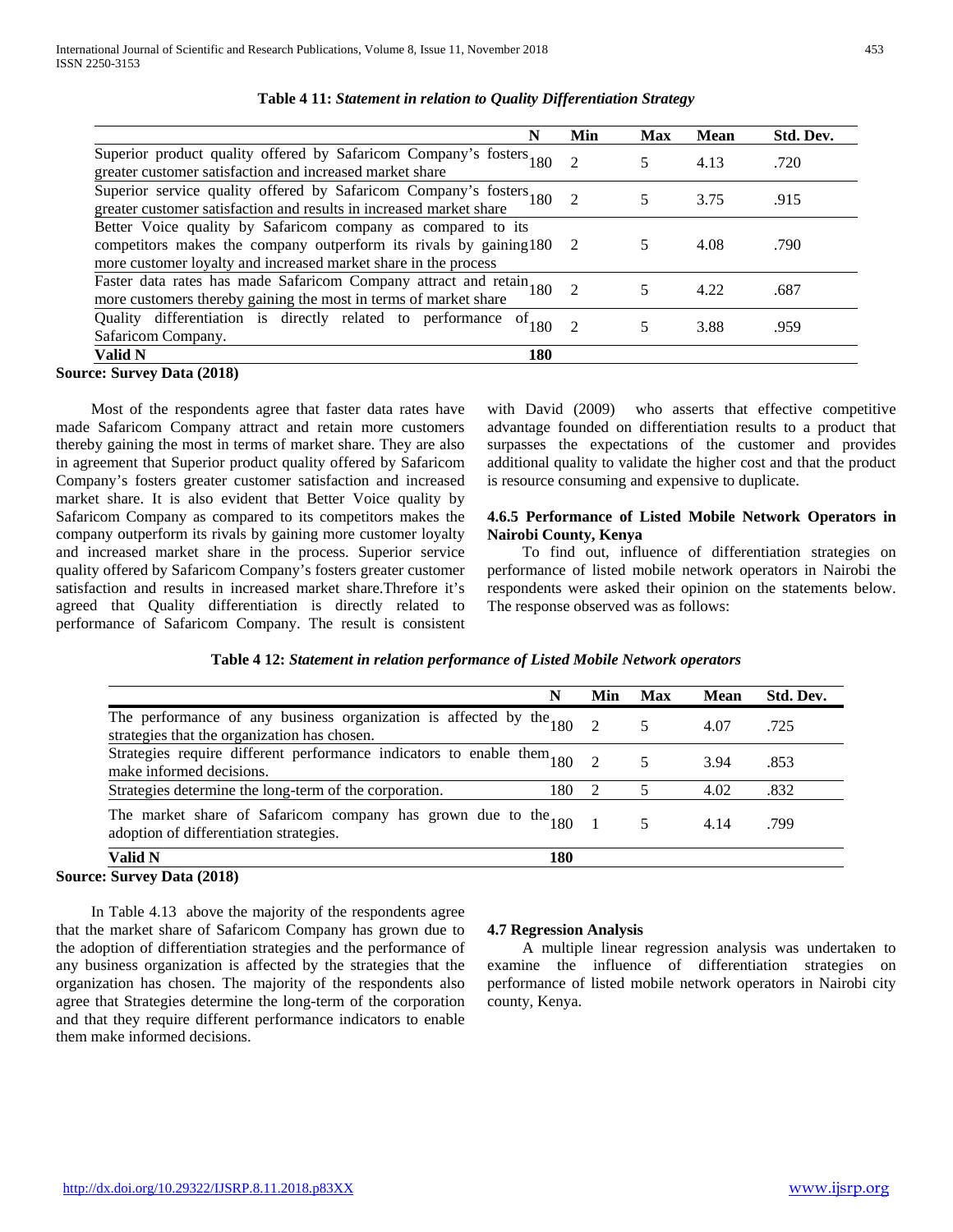| <b>Table 4 13: Regression and Model Summary</b> |  |  |  |
|-------------------------------------------------|--|--|--|
|-------------------------------------------------|--|--|--|

| Model | R                 | <b>R</b> Square |                                                                                                                      | <b>Adjusted R Square Std. Error</b><br><b>Estimate</b> |  | of<br>theDurbin-Watson |       |  |
|-------|-------------------|-----------------|----------------------------------------------------------------------------------------------------------------------|--------------------------------------------------------|--|------------------------|-------|--|
|       | .601 <sup>a</sup> | .361            | .346                                                                                                                 | 1.33707                                                |  |                        | 1.787 |  |
|       |                   |                 | a. Predictors: (Constant), Quality Differentiation, Marketing Differentiation strategy, Innovations, Differentiation |                                                        |  |                        |       |  |

strategy, Service Quality Differentiation

b. Dependent Variable: Performance

#### **Source: Survey Data (2018)** Significance level=0.05

 The study found that the model explained 36.1% of the variance in the performance of listed mobile network operators in Nairobi City County , Kenya as shown by  $R^2$ .

 Adjusted R-squared is coefficient of determination which tells us the variation in the dependent variable due to changes in the independent variable, from the findings in the above table the

value of R squared was 0.361 an indication that there was variation of 36.1% of changes in performance of listed mobile network operators in Nairobi City County ,Kenya are attributed to changes in innovation differentiation strategy,service differentiation strategy,market differentiation strategy and quality differentiation strategy.

#### **Table 4 14:** *ANOVA*

| <b>Model</b> | <b>Sum of Squares</b> | df  | <b>Mean Square</b> |        | Sig.              |
|--------------|-----------------------|-----|--------------------|--------|-------------------|
| Regression   | 176.678               |     | 44.170             | 24.707 | .000 <sup>b</sup> |
| Residual     | 312.858               | .75 | .788               |        |                   |
| Total        | 489.536               | 79  |                    |        |                   |

a. Dependent Variable: Performance

b. Predictors: (Constant), Quality Differentiation, Marketing Differentiation strategy, innovation Differentiation strategy, Service Quality Differentiation

#### **Source: Survey Data (2018)** Significance level=0.05

 From the ANOVA statistics in table above, the processed data, which is the population parameters, had a significance level of .000<sup>b</sup> (p=.000<sup>b</sup>), which is below 0.05 an indication that, Quality Differentiation, Marketing Differentiation strategy, innovation Differentiation strategy, Service Quality

Differentiation jointly have a statistically significant effect on performance of listed mobile network operators in Nairobi City County ,Kenya.The F value of 24.707 was significant at 5% confidence level.Thus the regression model used was significant.

| <b>Model</b>                      | <b>Unstandardized Coefficients</b> |                   | <b>Standardized</b><br><b>Coefficients</b> |       | Sig. |  |
|-----------------------------------|------------------------------------|-------------------|--------------------------------------------|-------|------|--|
|                                   | В                                  | <b>Std. Error</b> | <b>Beta</b>                                |       |      |  |
| (Constant)                        | .068                               | 1.598             |                                            | .042  | .966 |  |
| innovation Differentiation        | .974                               | .335              | .198                                       | 2.908 | .004 |  |
| <b>Service Quality</b>            | .911                               | .334              | .191                                       | 2.732 | .007 |  |
| Marketing Differentiation         | .957                               | .209              | .312                                       | 4.580 | .000 |  |
| <b>Quality Differentiation</b>    | 2.025                              | .296              | .474                                       | 6.835 | .000 |  |
| <b>Source: Survey Data (2018)</b> | significance level=0.05            |                   |                                            |       |      |  |

#### **Table 4 15***: Coefficient*

 Table 4.16 presents the coefficient results of the regression analysis. The results show that innovation Differentiation had a positive and significant effect on on performance of listed mobile network operators in Nairobi City County ,Kenya, p < .05.

 The results also show that Service Quality Differentiation had a positive and significant effect on on performance of listed mobile network operators in Nairobi City County ,Kenya, p < .05.

 Marketing Differentiation strategy had a positive and significant effect on on performance of listed mobile network operators in Nairobi City County ,Kenya, p < .05.

 Quality Differentiation strategy had a positive and significant effect on on performance of listed mobile network operators in Nairobi City County ,Kenya, p < .05.

 From the data in the above table, the established regression equation is extracted as shown below:

 $Y_{i=0}$  .068+ 0.974 $X_{1}$  + 0.911  $X_{2}$  + 957 $X_{3}$ + 2.025 $X_{4}$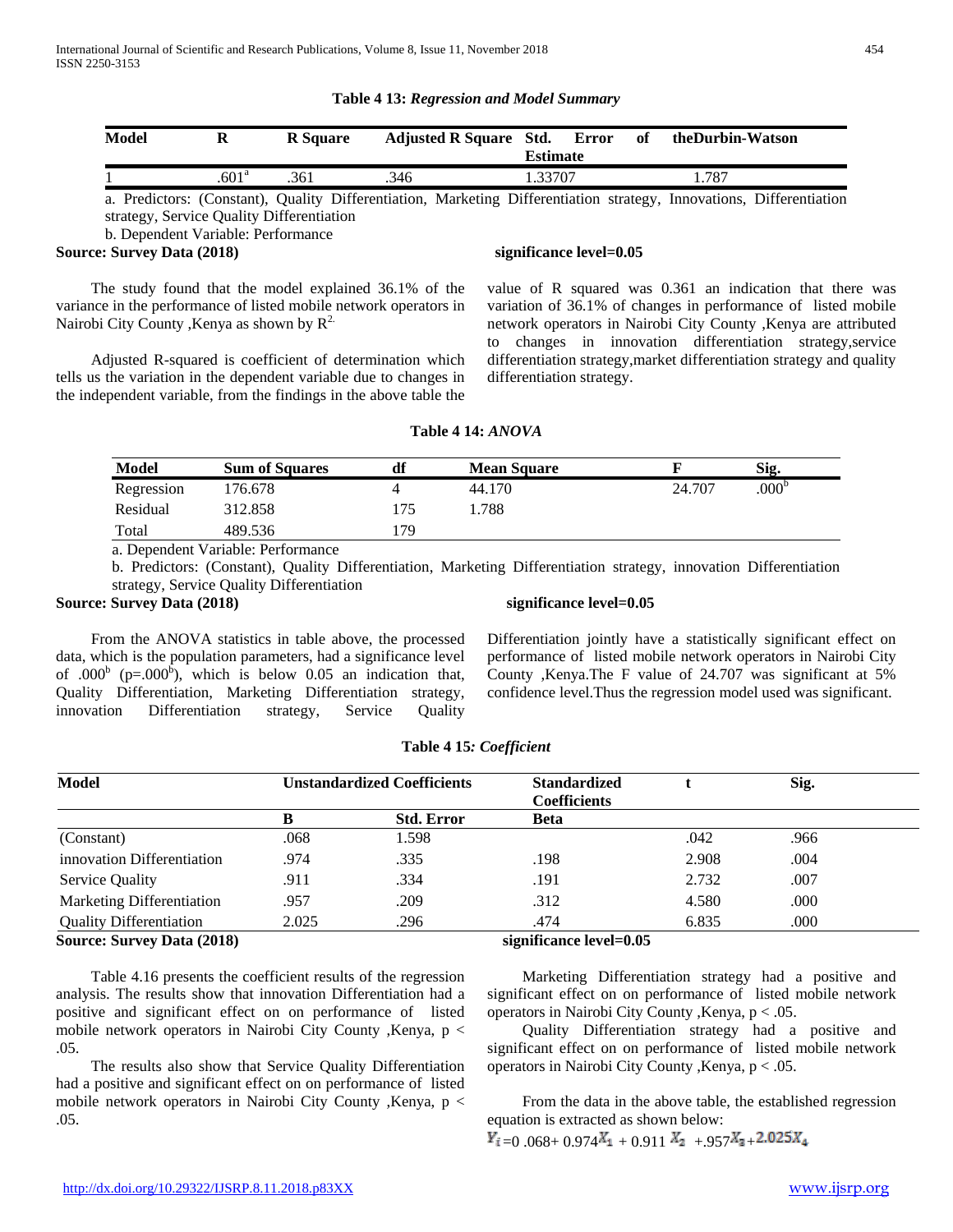The regression equation above revealed that Quality Differentiation, Marketing Differentiation strategy, innovation Differentiation strategy, Service Quality Differentiation to a constant zero, performance of listed mobile network operators in Nairobi City County ,Kenya would be 0.068.

#### **4.8 Discussion of the Findings**

 The study sought to determine the effect of Innovation differentiation strategies on the performance of listed mobile network operators in Kenya. The study found that innovation Differentiation had a positive and significant effect on on performance of listed mobile network operators in Nairobi City County ,Kenya  $(\beta = .974, p = 0.004)$ .Thus innovation Differentiation the performance of listed mobile network operators in Kenya. The result is consistent with Lichtenthaler, Hoegl and Muethel (2011), stated that open innovation underscores the efforts of an organization in collaborating and engaging with its partners and external sources in its process of innovation.

 The study also found that Service Quality Differentiation had a positive and significant effect on on performance of listed mobile network operators in Nairobi City County ,Kenya (β=- .911, p=0.007).This show that at 5% level of significance, there is a strong evidence that Service Quality Differentiation affect the performance of listed mobile network operators in Nairobi City County ,Kenya.The result is consistent with Muthangya (2007) who reviewed the strategic reaction to the competitive ecosystem with Safaricom as the case study. The study revealed that Safaricom used the three of Porter's generic strategies to respond to competition.

 The study also examined the effect of marketing differentiation strategy on the performance of mobile network operators in Kenya. The results showed that Marketing Differentiation strategy had a positive and significant effect on on performance of listed mobile network operators in Nairobi City County , Kenya ( $\beta$ =.957, p=0.000). The result is consistent with Aaker & McLoughlin (2010), who indicated that Strategic marketing key focus is to recognize viable competitive benefits for the firm.It infers that in mobile network operations, strategic marketing aims to recognize viable competitive benefits for a particular telecommunication business.

 The study also found that Quality Differentiation had a positive and significant effect on on performance of listed mobile network operators in Nairobi City County ,Kenya (β=- 2.025, p=0.000).This show that at 5% level of significance, there is a strong evidence that Service Quality Differentiation affect the performance of listed mobile network operators in Nairobi City County ,Kenya.The result is consistent with David (2009) who asserts that effective competitive advantage founded on differentiation results to a product that surpasses the expectations of the customer and provides additional quality to validate the higher cost and that the product is resource consuming and expensive to duplicate.

#### V. SUMMARY, CONCLUSION AND RECOMMENDATIONS

**5.1 Summary of the Findings**

 The study found out that innovation Differentiation strategy was statistically significant in influencing performance of listed mobile network operators in Nairobi City County, Kenya.The study further found out that Mshwari and Mpesa innovations has contributed to increased market share by Safaricom Company in the telecommunication market. Also, the respondents agreed that Innovations to produce lower denominations of airtime e.g. Ksh 20, 10 or even Ksh 5 has resulted to increased market share as many customers can afford Safaricom company's voice and data products.

 They further agree that competitively packaged data products have attracted more customers thereby increasing the market share of Safaricom Company in Kenya. The respondents also agreed that Innovation differentiation has contributed to increased market share by Safaricom thereby contributing to increased profitability of the company in the industry.

 The study found out that Service Differentiation strategy was statistically significant in influencing performance of listed mobile network operators in Nairobi City County ,Kenya.The majority of the respondents were in agreement that employing competent staff by Safaricom Company contributes to increased service quality and thus increased market share.

 The study also found that prompt response by Safaricom's customer care staff has resulted in satisfied customers and growth in the company's market share and the strong and accessible Safaricom Company's network has resulted in increased loyalty and growth of the company's market share. Also, the study found out that dedicated call centers foster more customer satisfaction thereby creating more retention and increased market share and to supervision of front office staff to some extend results in more quality services which contribute to increased market share.

 The study found out that marketing Differentiation strategy was statistically significant in influencing performance of listed mobile network operators in Nairobi City County ,Kenya.The study found that Market segmentation by Safaricom Company has ensured that the market needs of every client are met thereby enhancing more customer retention and increased market share.

 The study further indicates that the company's unique colors (green) have made the company top in recognition which has made the clients more loyal and thus increased market share. The unique Safaricom brand name has as well differentiated it from its competitors in the market. Apart from the unique brand its apparent from the study that the bundle pricing (giving combined costing e.g. both SMS and data bundles at a unique cost) has superseded customer expectations thereby making Safaricom Company emerge as a market leader.

 The study found out that Quality Differentiation strategy was statistically significant in influencing performance of listed mobile network operators in Nairobi City County , Kenya.The study found that Superior product quality offered by Safaricom Company such as better voice quality as compared to its competitors makes the company outperform its rivals by gaining more customer loyalty and increased market share in the process.

 The study further observed that Superior service quality offered by Safaricom Company such as faster data rates have made Safaricom Company attract and retain more customers thereby gaining the most in terms of market share.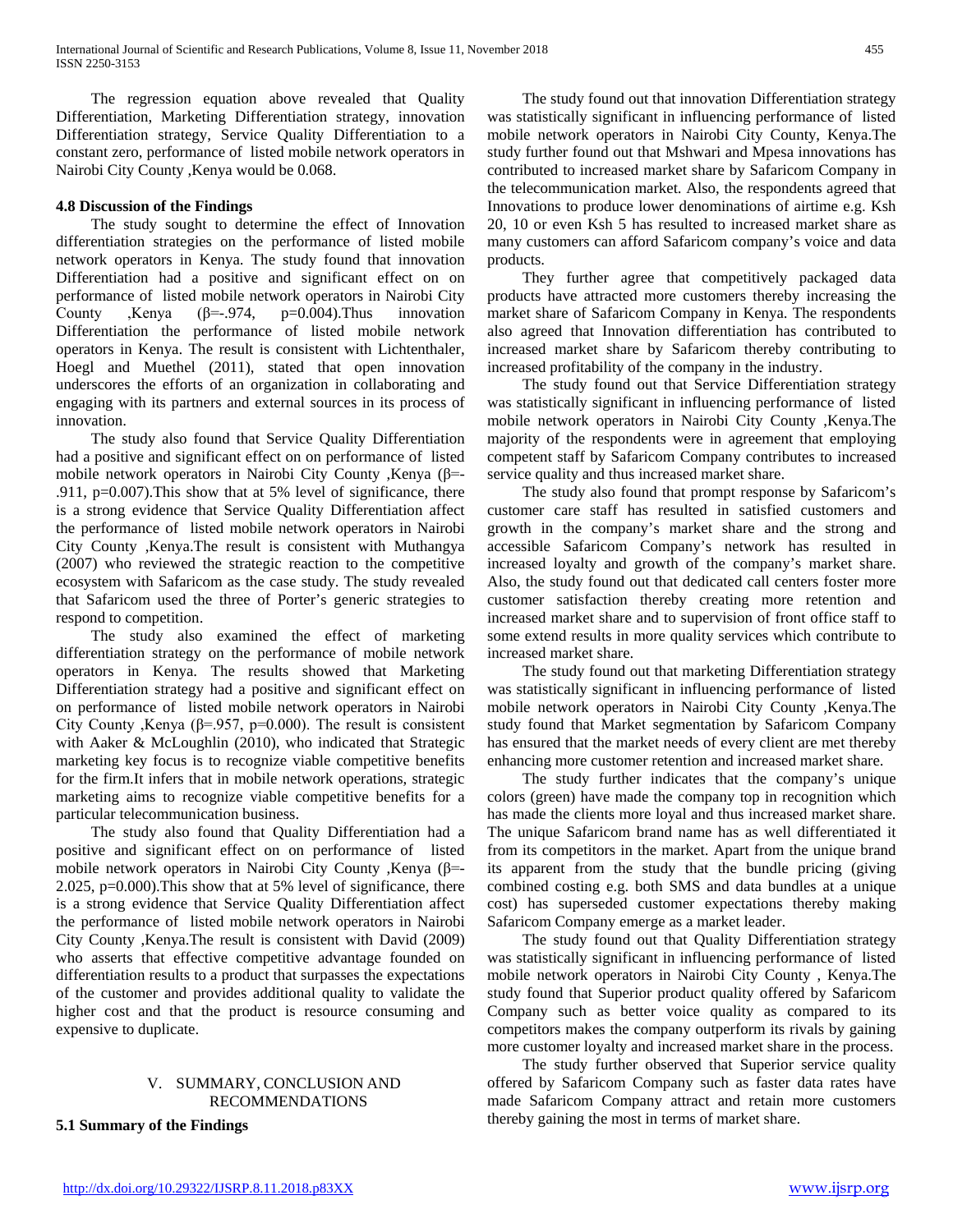#### **5.2 Conclusion**

 The study concludes that innovation Differentiation strategy affects performance of listed mobile network operators in Nairobi City County, Kenya. The study further concludes that Mshwari and Mpesa innovations have contributed to increased market share by Safaricom Company in the telecommunication market. Also, Innovations to produce lower denominations of airtime e.g. Ksh 20, 10 or even Ksh 5 has resulted to increased market share as many customers can afford Safaricom Company's voice and data products.

 The study also concludes that competitively packaged data products have attracted more customers thereby increasing the market share of Safaricom Company in Kenya. Therefore Innovation differentiation has contributed to increased market share by Safaricom thereby contributing to increased profitability of the company in the industry.

 The study concludes that Service Differentiation strategy affects performance of listed mobile network operators in Nairobi City County, Kenya. The study also concludes that the growth of the market share by Safaricom is attributed to prompt response by Safaricom's customer care staff, strong and accessible Safaricom Company's network, dedicated call centers and increased service quality due to employing competent staff.

 The study also concludes that marketing Differentiation strategy influence performance of listed mobile network operators in Nairobi City County, Kenya. The study concludes that Safaricom has enhanced customer retention and increased market share by segmenting the market to ensure that the needs of the client are met and that the bundle pricing (giving combined costing e.g. both SMS and data bundles at a unique cost) has superseded customer expectations thereby making Safaricom Company emerge as a market leader. The study further concludes that company's unique colors (green) have made the company well differentiated from its competitors in the market.

 The study concludes that Quality Differentiation strategy affects performance of listed mobile network operators in Nairobi City County ,Kenya and that Superior product quality offered by Safaricom Company such as better voice quality as compared to its competitors makes the company outperform its rivals by gaining more customer loyalty and increased market share in the process. The study finally concludes that Superior service quality offered by Safaricom Company such as faster data rates have made Safaricom Company attract and retain more customers thereby gaining the most in terms of market share.

#### **5.3 Recommendation**

 The research recommends that management of mobile network operators should continuously evaluate the implementation of innovation Differentiation strategy to undertake the necessary correctional measures as the mobile network industry is highly dynamic. The study recommends that the management of mobile network operators in Kenya should conduct a research on the market differentiation strategy to respond to the different market niches effectively as any gap in customer centric products would yield customer non responsiveness.

 The research recommends mobile network operators should offer superior product quality such as better voice quality, superior service and faster access of internet. The organizations should at the same time continue innovating products which will compete with other companies' products. The research also recommends that all listed mobile network operators should adopt service differentiation strategy investing in dedicated call centers, strong and accessible network in a wider area and prompt response to technical and operational needs of customers by employing competent staff in various fields.

 The study recommends the academicians and researchers to venture into mobile network operations after being furnished with relevant information regarding differentiation strategies in Nairobi County, Kenya. This will also contribute to the general body of knowledge and form a basis for further research.

#### **5.4 Areas for Further Study**

 This study only examined specific study business strategies that influence the performance of listed mobile network operators in Kenya. However there are other variables that are location specific, size of the company which also contribute to the performance of mobile network operators in Kenya.Hence it is recommended that further research be done to identify and examine additional business strategies that affect the performance of these companies not only in Kenya but in other companies regionally and internationally.

 The study confined itself to competitive strategies adopted by listed mobile operators in Kenya with a case study of Safaricom. It should extend to other strategies firms are adopting to thrive in this industry. The study therefore recommends that in the future studies on the same be conducted across telecommunication industry so as to generalize the findings.\

 The present study has relied largely on primary data and is therefore restrictive and lacking in clarification and enrichment of data that would have provided a more in depth view of the subject matter. Therefore, secondary data need to be also included in future to complement primary data and provide wider perspective to the present study. There is need for future research to explore moderating influence of other variables

#### **5.5 Limitations of the Study**

 The study encountered several limitations which were noteworthy. The respondents approached were not willing to give information fearing that the information sought would be used to print a negative image about them. Some respondents even turned down the request to fill the questionnaires. To solve this problem, we carried an introduction letter from the University and assured them that the information they provide would be treated confidentially, and it would be used purely for academic purposes.

 Employees operate on tight schedules: respondents were not able to complete the questionnaire in the right time, and this overstretched the period for data collection. To mitigate this limitation, the study made use of the network to persuade targeted respondents to fill up the questionnaires. There was also a problem in eliciting information from the respondents as some feared the information required might be shared with their competitors. This lead to a lack of response due to the veil of confidentiality surrounding the Mobile network operators. The respondents were encouraged to participate without withholding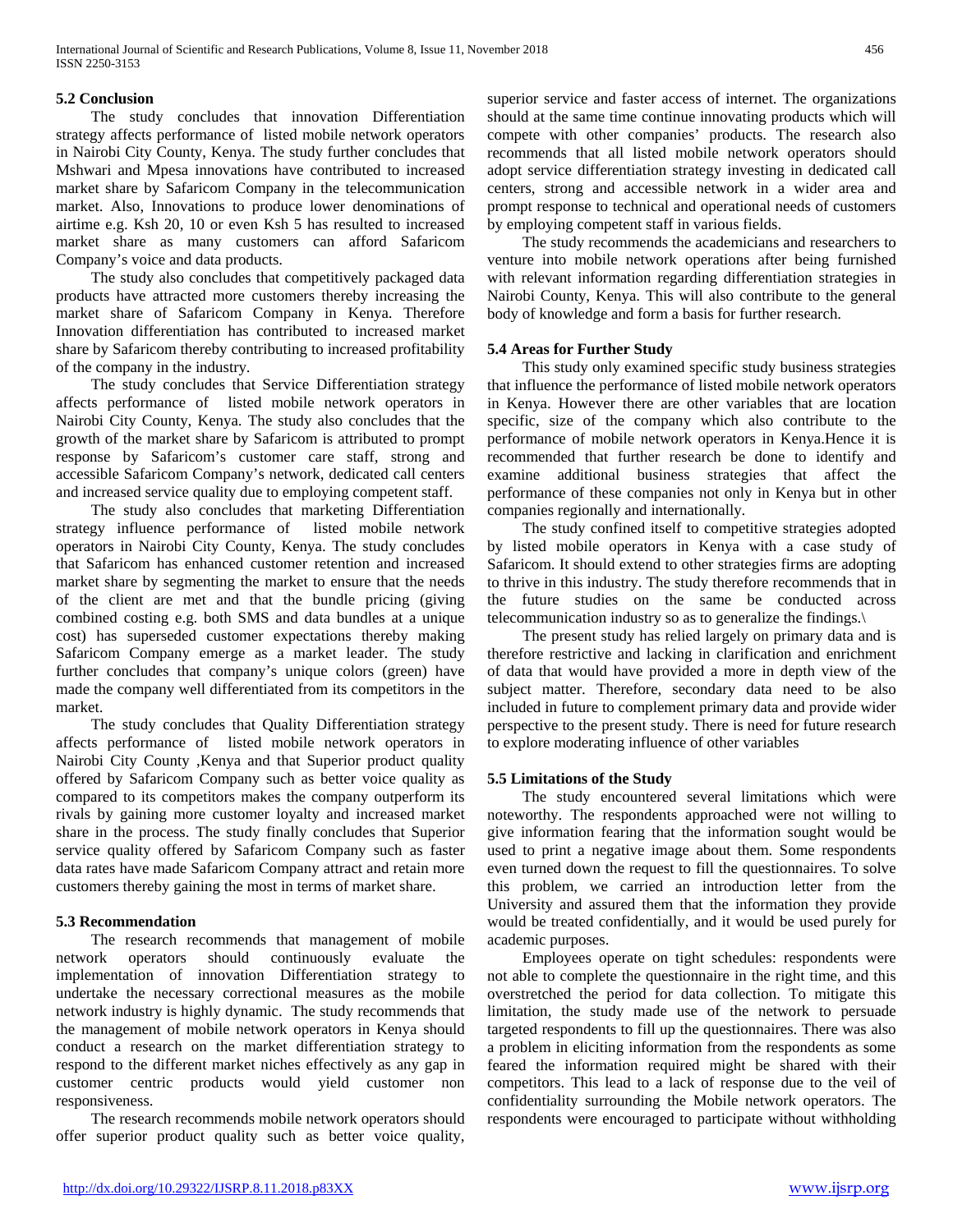any information they might be having as the research instruments will not bear their names.

 The study focused on only four study variables this are competitive strategies, human resource strategies, customer service strategies and technology strategies which the researcher found to be very critical to any telecommunication company however there are many other variables that were not included in the study.

#### **REFERENCES**

- [1] Aaker, D.A. & McLoughlin, D., (2010). *Strategic market management: global perspectives*. John Wiley & Sons.
- [2] Afande, F. O. (2015). Competitive strategies and firm performance in the mobile telecommunications service industry: A case of Safaricom Kenya Ltd. *Developing Country Studies. 5*(3), 15-34.
- [3] Albright, S. & Winston, W., (2014). *Business analytics: Data analysis & decision making*. Nelson Education.
- [4] Ameer, R. & Othman, R., (2012). Sustainability practices and corporate financial performance: A study based on the top global corporations. *Journal of Business Ethics*, *108*(1), pp.61-79.
- [5] Arain, M., Campbell, M.J., Cooper, C.L. & Lancaster, G.A., (2010). What is a pilot or feasibility study? A review of current practice and editorial policy. *BMC medical research methodology*, *10*(1), p.67.
- [6] Arasa, R. & Gathinji, L., (2014). The relationship between competitive strategies and firm performance: A case of mobile telecommunication companies in Kenya. *International Journal of Economics, Commerce and Management*, *2*(9), pp.1-15.
- [7] Awino, Z.B., (2011). Strategic management: an empirical investigation of selected strategy variables on firms performance: a study of supply chain management in large private manufacturing firms in Kenya.
- [8] Baltzan, p. & Phillips, A. (2010), *Business Driven Technology*, 4th ed. McGraw-Hill Irwin, Boston, USA.
- [9] Bendat, J.S. & Piersol, A.G., (2011). *Random data: analysis and measurement procedures* (Vol. 729). John Wiley & Sons.
- [10] Booth, A., Roberts, R. & Sikes, J. (2011). How strong is your IT strategy? *McKinsey on Business Technology*, 23, 2–7.
- [11] Bordean, O.N., Borza, A.I., Nistor, R.L. & Mitra, C.S., (2010). The use of Michael Porter's generic strategies in the Romanian hotel industry. *International Journal of Trade, Economics and Finance*, *1*(2), p.173.
- [12] Borgman, C.L., (2015). Big data, little data, no data: Scholarship in the networked world. MIT press.
- [13] Brenes, E.R., Montoya, D. & Ciravegna, L., (2014). Differentiation strategies in emerging markets: The case of Latin American agribusinesses. *Journal of Business Research*, *67*(5), pp.847-855.
- [14] Brenes, E.R., Montoya, D. & Ciravegna, L., (2014). Differentiation strategies in emerging markets: The case of Latin American agribusinesses. *Journal of Business Research*, *67*(5), pp.847-855. pp.675- 702.
- [15] Bryman, A. & Bell, E., (2015). *Business research methods*. Oxford University Press, USA.
- [16] Bryman, A., (2016). *Social research methods*. Oxford university press.
- [17] CEO functional experiences with competitive strategies. *Journal of Management, 26*(4), 1-13.
- [18] Chae, S., Choi, T.Y. & Hur, D., (2017). Buyer power and supplier relationship commitment: A cognitive evaluation theory perspective. *Journal of Supply Chain Management*, *53*(2), pp.39-60.
- [19] Chidozie, F.C., Odunayo, L.P. & Olutosin, A.O., (2015). Deregulation of the Nigerian telecommunication sector: Interrogating the nexus between imperialism and development. *Academic Journal of Interdisciplinary Studies*, *4*(1), p.173.
- [20] Chui, M. & Fleming, T. (2011). Inside P & G's digital revolution. *McKinsey Quarterly*, 1–11.
- [21] Deshpandé, R., Grinstein, A. & Ofek, E., (2012). Strategic orientations in a competitive context: The role of strategic orientation differentiation. *Marketing Letters*, *23*(3), pp.629-643.
- [22] Dowdy, S., Wearden, S. & Chilko, D., (2011). *Statistics for research* (Vol. 512). John Wiley & Sons.
- [23] Dworkin, S.L., (2012). Sample size policy for qualitative studies using indepth interviews.
- [24] Dobbs, M., (2014). Guidelines for applying Porter's five forces framework: a set of industry analysis templates. *Competitiveness Review*, *24*(1), pp.32- 45.
- [25] Gamble, J.E., Thompson, A.A. & Peteraf, M.A. (2013). *Essentials of strategic management: The quest for competitive advantage*. McGraw-Hill/Irwin.
- [26] Gikas, J. & Grant, M.M. (2013). Mobile computing devices in higher education: Student perspectives on learning with cellphones, smartphones & social media. *The Internet and Higher Education*, *19*, pp.18-26.
- [27] Glueck, W. F. (1982). Strategic management and business policy. New York: McGraw-Hill,
- [28] Goetsch, D.L. & Davis, S.B., (2014). *Quality management for organizational excellence*. Upper Saddle River, NJ: pearson.
- [29] Gruber, M., Heinemann, F. & Bretel, M. (2010). Configurations of resources and capabilities and their performance implications: an exploratory study on technology ventures. *Strategic Management* technology ventures. Strategic Management *Journal 31, 1337-1356.*
- [30] Gruber, M., Heinemann, F., Brettel, M. & Hungeling, S., (2010). Configurations of resources and capabilities and their performance implications: an exploratory study on technology ventures. *Strategic Management Journal*, *31*(12), pp.1337-1356.
- [31] Huang, K.F., Dyerson, R., Wu, L.Y. & Harindranath, G., (2015). From temporary competitive advantage to sustainable competitive advantage. *British Journal of Management*, *26*(4), pp.617-636.
- [32] Johanson, G.A. & Brooks, G.P., (2010). Initial scale development: sample size for pilot studies. *Educational and Psychological Measurement*, *70*(3), pp.394-400.
- [33] Jones, G.R. and Jones, G.R., 2013. *Organizational theory, design, and change*. Upper Saddle River, NJ: Pearson.
- [34] Kim, W.C. and Mauborgne, R.A., 2014. Blue ocean strategy, expanded edition: How to create uncontested market space and make the competition irrelevant. Harvard business review Press.
- [35] Krajewski, G. and Matthews, D., 2010. RH Baayen, Analyzing linguistic data: A practical introduction to statistics using R. Cambridge: Cambridge University Press, 2008. Pp. 368. ISBN-13: 978-0-521-70918-7. *Journal of Child Language*, *37*(2), pp.465-470.
- [36] Kubick, T.R., Lynch, D.P., Mayberry, M.A. and Omer, T.C., 2014. Product market power and tax avoidance: Market leaders, mimicking strategies, and stock returns. *The Accounting Review*, *90*(2),
- [37] Li, S., Da Xu, L. and Zhao, S., (2015). The internet of things: a survey. *Information Systems Frontiers*, *17*(2), pp.243-259.
- [38] Lichtenthaler, U., Hoegl, M. & Muethel, M. (2011). Is your company ready for open innovation, *MIT Sloan Management Review*. 53(1), 45–48.
- [39] Magretta, J., 2011. Understanding Michael Porter: The essential guide to competition and strategy. Harvard business press.
- [40] Matthews, B. and Ross, L., 2010. *Research methods*. Longman/Pearson Education.
- [41] Mertler, C.A. and Reinhart, R.V., 2016. Advanced and multivariate statistical methods: Practical application and interpretation. Routledge.
- [42] Miles, M.B., Huberman, A.M. and Saldana, J., 2013. *Qualitative data analysis*. Sage.
- [43] Mitchell, M.L. and Jolley, J.M., 2012. *Research design explained*. Cengage Learning.
- [44] Mithas, S., Tafti, A. and Mitchell, W., 2013. How a Firm's Competitive Environment and Digital Strategic Posture Influence Digital Business Strategy. *Mis Quarterly*, *37*(2).
- [45] Moss, R.H., Edmonds, J.A., Hibbard, K.A., Manning, M.R., Rose, S.K., Van Vuuren, D.P., Carter, T.R., Emori, S., Kainuma, M., Kram, T. and Meehl, G.A., 2010. The next generation of scenarios for climate change research and assessment. *Nature*, *463*(7282), p.747.
- [46] Mukul, G., 2011. *Research methodology*. PHI Learning Pvt. Ltd..